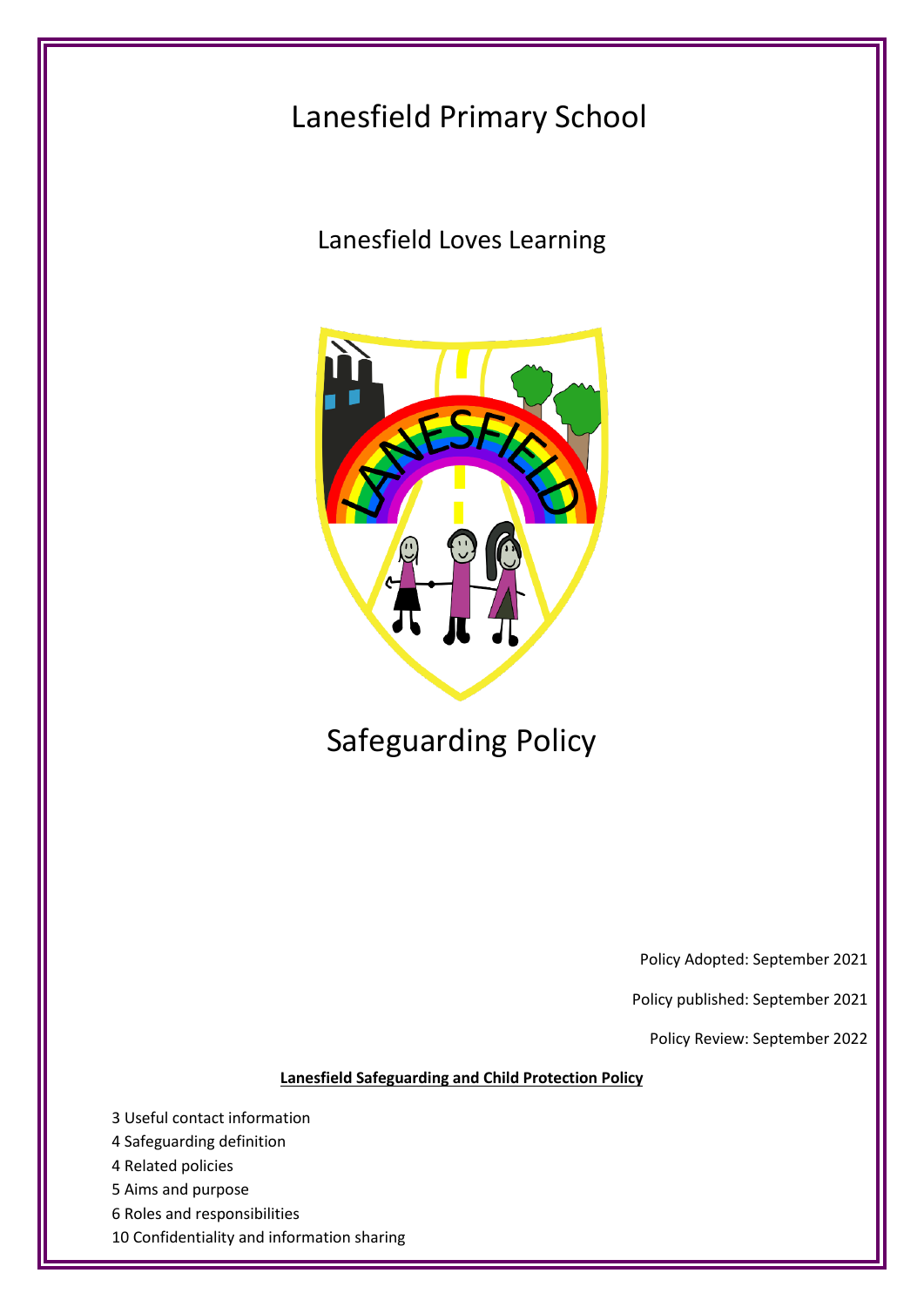- 11 Communication with parents
- 12 Types and signs of abuse
- 15 Children missing from education
- 16 Child Sexual Exploitation (CSE)
- 18 'Honour based Abuse'
- 21 Voyeurism (offences) Act 2019
- 21 Preventing Radicalisation
- 22 County lines
- 23 Peer On Peer Abuse
- 25 Child Criminal Exploitation
- 26 Allegations against other children which are safeguarding issues
- 26 Sexual Exploitation
- 27 Domestic Abuse
- 28 Procedure to manage peer on peer allegations
- 29 Private fostering
- 30 Advice on what to do if a child discloses
- 32 Recording and reporting procedures
- 34 Record Keeping
- 34 Looked After Children, Designated Teacher and Virtual School
- 34 Children with Special Needs and Disabilities
- 35 Induction + Training
- 36 Safer Working Practice
- 37 Safer Recruitment
- 37 The Single Central Record covers the following people
- 39 Management of Allegations
- 42 Whistleblowing
- 42 Curriculum and e-safety
- 45 Monitoring policy and procedures

| <b>Contact Information</b>          |                                 |                  |                                                       |  |  |
|-------------------------------------|---------------------------------|------------------|-------------------------------------------------------|--|--|
| Role/Agency                         | Name                            | Telephone        | E-mail                                                |  |  |
| Headteacher (DSL)                   | Z Rollinson                     | 558950           | zrollinson@lanesfieldprimary.co.uk                    |  |  |
| Deputy Head (DDSL)                  | S Davidson<br>(maternity Leave) | 558950           | sdavidson@lanesfieldprimary.co.uk                     |  |  |
| SENDCO + EYFS Phase<br>leader(DDSL) | S Abley                         | 558950           | sabley@lanesfieldprimary.co.uk                        |  |  |
| Year 5 + 6 Phase leader<br>(DDSL)   | <b>J.Sutherland</b>             | 558950           | jsutherland@lanesfieldprimary.co.uk                   |  |  |
| Year 3 + 4 Phase leader<br>(DDSL)   | F Southall                      | 558950           | fsouthall@lanesfieldprimary.co.uk                     |  |  |
| <b>Chair of Governors</b>           | K Budding                       | Via school       | Lanesfieldprimaryschool@wolverhampton.gov.uk          |  |  |
| Safeguarding Governor               | K Budding                       | Via school       | Lanesfieldprimaryschool@wolverhampton.gov.uk          |  |  |
| Looked after Children Lead          | S Abley                         | 558950           | sabley@lanesfieldprimary.co.uk                        |  |  |
| E-Safety Lead                       | S Davidson                      | 558950           | sdavidson@lanesfieldprimary.co.uk                     |  |  |
| <b>MASH</b>                         | Social Care                     | 555392           |                                                       |  |  |
| Social Care out of hours            | Social Care                     | 552999           |                                                       |  |  |
| Children's Disability Team          | Social Care                     | 550911           | childrenandyoungpeople's.disabilityservice@wolv       |  |  |
|                                     |                                 |                  | erhampton.gov.uk                                      |  |  |
| Adult's Disability Team             | Social Care                     | 553653 or 556780 | Contact through Wolverhampton city council<br>website |  |  |
| Designated Officer/LADO             | Kenny Edgar                     | 01902 550477     | Contacts for:                                         |  |  |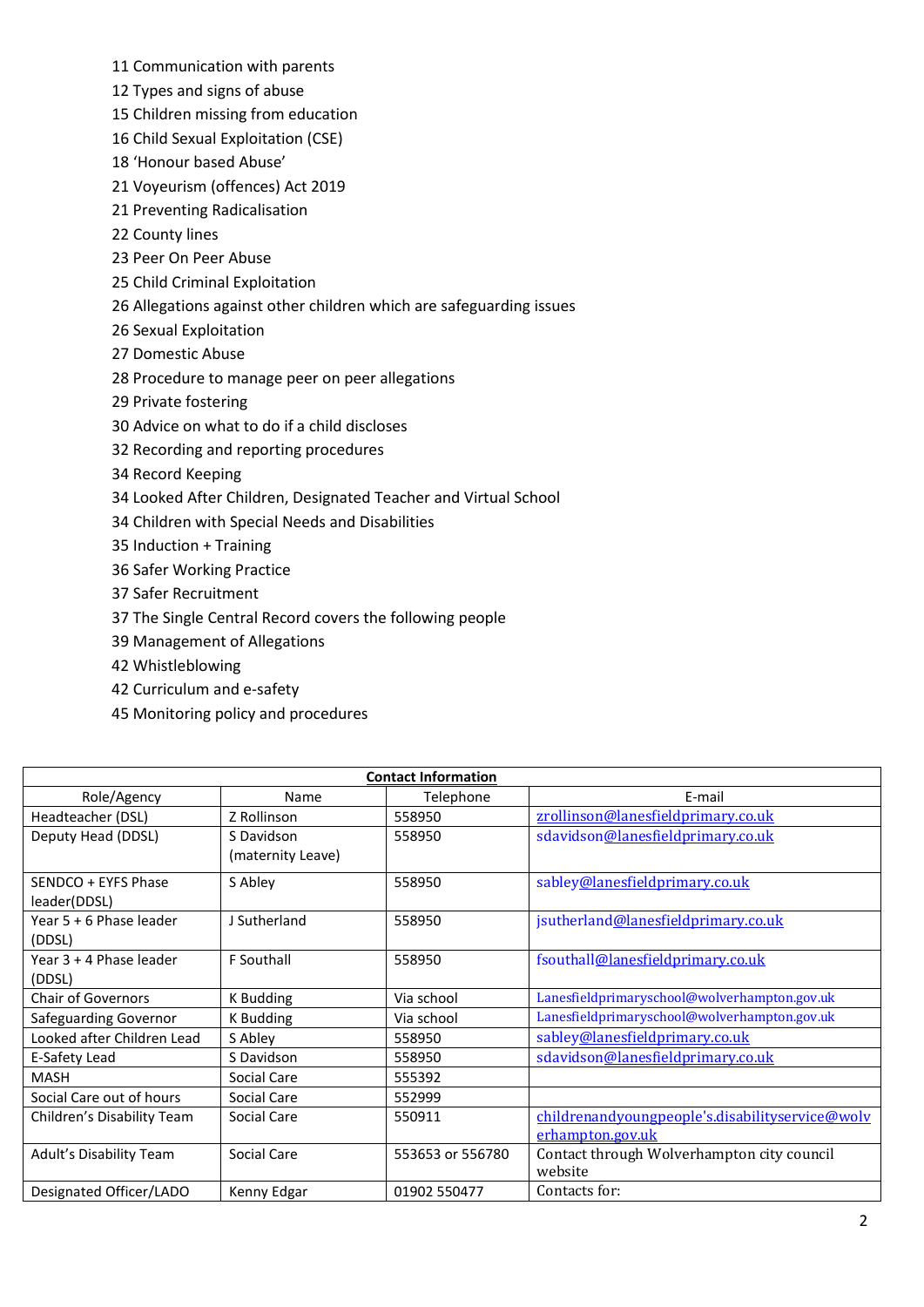|                             |                   |                    | 1. any new query or a generic contact              |
|-----------------------------|-------------------|--------------------|----------------------------------------------------|
|                             |                   |                    | LADO@wolverhampton.gov.uk                          |
|                             |                   |                    | 2. To send new referrals and secure information    |
|                             |                   |                    | LADO@secure.wolverhampton.gov.uk                   |
|                             |                   |                    | 3. To email directly about a current and open case |
|                             |                   |                    | or to make direct contact                          |
|                             |                   |                    | Kenny.Edgar@wolverhampton.gov.uk                   |
| Prevent Counter-Terrorism   |                   | 101                |                                                    |
| Team (CTU)                  |                   | opt 3 871 3036     |                                                    |
| <b>FGM</b>                  | Police            | 101 or 999         | See Home Office Mandatory guidance                 |
| Police                      | Police            | 101 Option 3 for   |                                                    |
|                             |                   | WMP or 999         |                                                    |
| Wolverhampton Virtual       | Darren Martindale | 551039             | Darren.Martindale@wolverhampton.go.uk              |
| School Head*                |                   |                    |                                                    |
| Wolverhampton CSE Lead      | Sandeep Gill      | Direct Line: 01902 | Sandeep.Gill@wolverhampton.gov.uk                  |
|                             |                   | 550523             |                                                    |
|                             |                   | Extension: 0523    |                                                    |
|                             |                   | Mobile:            |                                                    |
|                             |                   | 07552211409        |                                                    |
| <b>NSPCC Whistleblowing</b> | <b>NSPCC</b>      | 0800 028 0285      | help@nspcc.org.uk                                  |
| helpline                    |                   |                    |                                                    |
|                             |                   |                    |                                                    |

## **Safeguarding Definition**

Safeguarding and promoting the welfare of children is defined for the purposes of this guidance as:

- protecting children from maltreatment;
- preventing impairment of children's mental and physical health or development;
- ensuring that children grow up in circumstances consistent with the provision of safe and effective care; and
- taking action to enable all children to have the best outcomes.

(The term children includes everyone under the age of 18.)

Safeguarding is what we do for all children and young people to keep them safe whilst in our care. Child protection describes the policy and procedures specifically for those young people who are at risk of serious harm or have been seriously harmed.At Lanesfield we are committed to safeguarding children and young people and we expect everyone who works in our school to share this commitment.

Adults in our school take all welfare concerns seriously and encourage children and young people to talk to us about anything that may worry them. We will always act in the best interest of the child.

#### **Related Policies**

Our policy relates to safeguarding and child protection concerns and sits within a suite of other safeguarding policies. Our policy applies to all staff (teaching and non-teaching), governors and volunteers, temporary and supply staff working in our school. It will be reviewed at least annually by the GB/MC/P, and is in line with our WSCB local procedures and the expectations of Ofsted which inspects schools' safeguarding arrangements.

Other policies that may be referred to within this policy include:

- Attendance and punctuality
- Admissions
- Anti-bullying
- Educational Visits
- Visiting Speakers
- Code of Conduct
- Safer Recruitment
- **Behaviour Policy**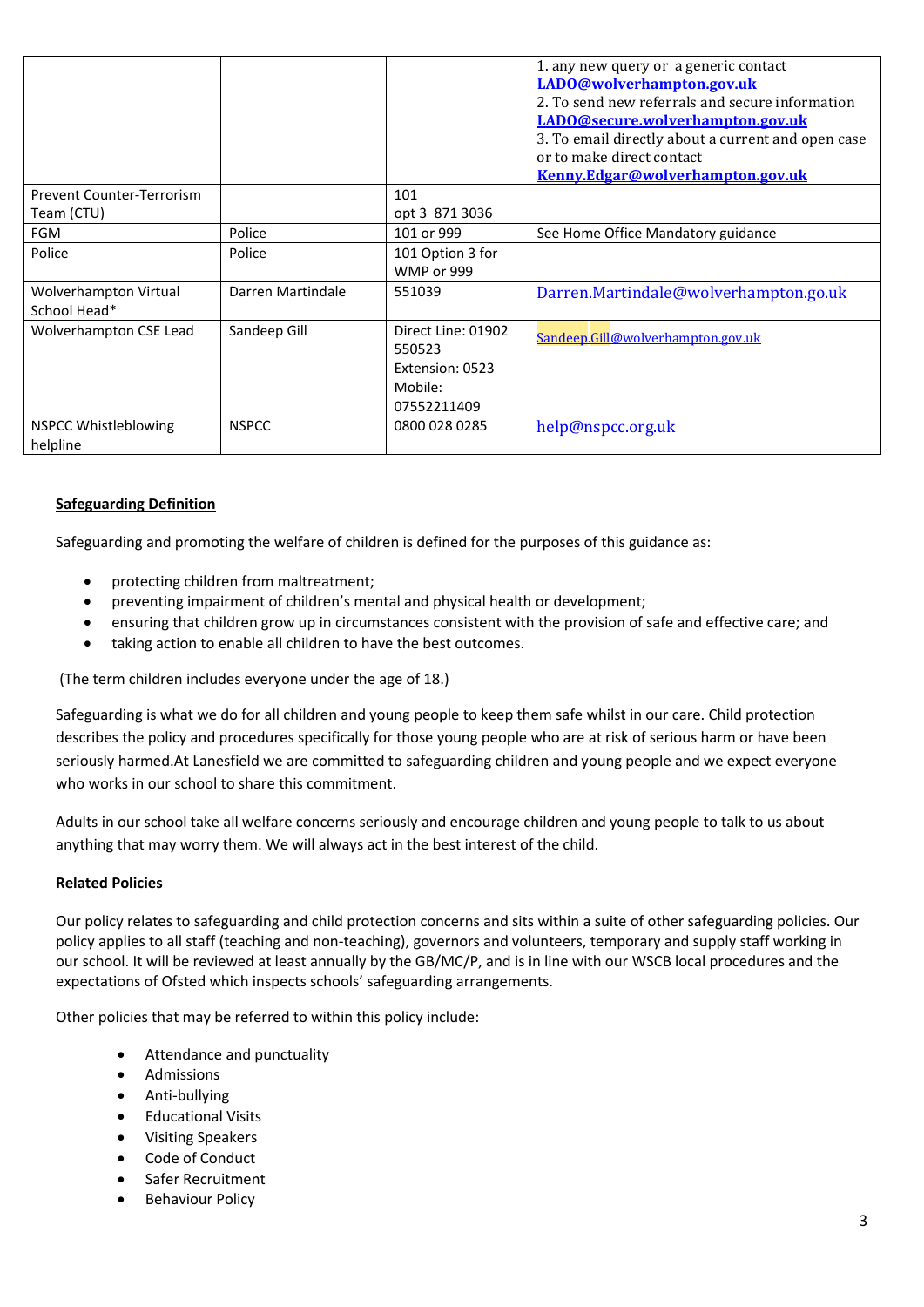- Equal Opportunity
- Management of Allegations
- PSHE
- E-Safety
- Children Missing education
- Whistleblowing
- SRE Sex Relationship Education
- British Values
- Intimate care
- Physical intervention

## **Our policy aims**

At Lanesfield we are committed to safeguarding children and young people and we expect everyone who works in our school to share this commitment.

Adults in our school take all welfare concerns seriously and encourage children and young people to talk to us about anything that worries them. ]The school assesses the risks and issues in the wider community when consider the wellbeing and safety of its pupils.

We will always act in the best interest of the child.

- To provide Staff with the framework to promote and safeguard the wellbeing of children and in so doing ensure they meet their statutory responsibilities;
- To ensure consistent good practice across the school; and
- To demonstrate our commitment to protecting and supporting our vulnerable children, children who need support through early help, children in need and children who have a child protection plan.
- To ensure children recognise when they are at risk and how to get help when they need it.

#### **Principles and values**

We recognise our moral and statutory responsibility to safeguard and promote the welfare of all children.

We make every effort to provide a safe and welcoming environment underpinned by a culture of openness where both children and adults feel secure, able to talk and believe that they are being listened to.

We maintain an attitude of "it could happen here" where safeguarding is concerned.

We will adopt a 'child-centred' approach to safeguarding and child protection and we will act in the 'best interests' of our children

We ensure that everyone is aware of their safeguarding responsibilities

We provide staff, volunteers and governors with the framework, training and support they need in order to keep children safe and secure in our school and to inform parents and guardians how we will safeguard their children whilst they are in our care.

This is outlined clearly in our school vision.

**"To create a school with a unique atmosphere and endless opportunities. Where every child is known as an individual, and instilled with the belief that anything is possible, and succeeds beyond expectation."**

#### **Promise: To ensure our children come first in everything we do.**

#### **Roles and Responsibilities**

#### **Governing Board (PART TWO - KEEPING CHILDREN SAFE IN EDUCATION SEPTEMBER 2021)**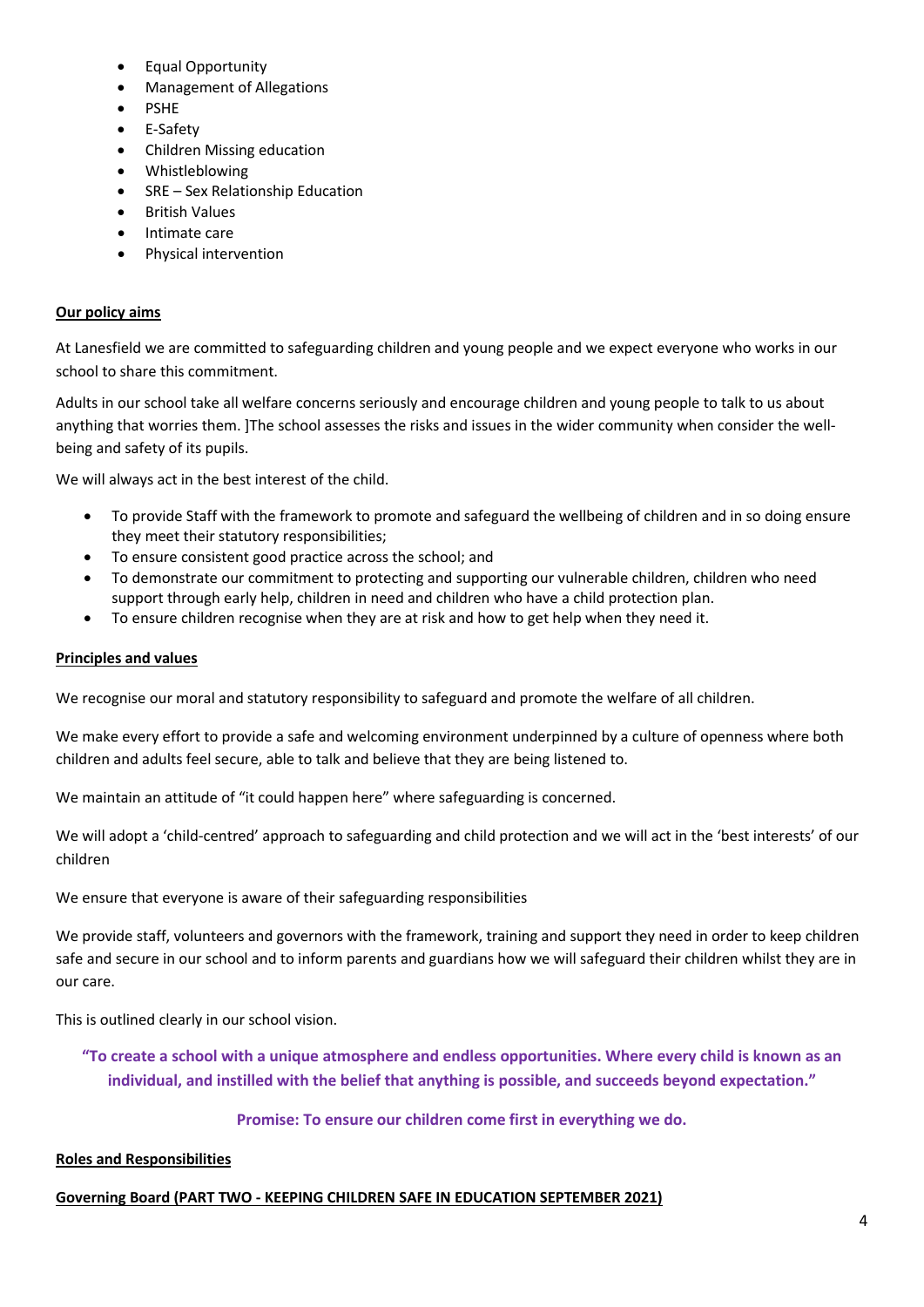#### Our Safeguarding Link Governor is Mrs K Budding

Our Chair of Governors is Mrs Budding

Our Board will ensure they comply with their duties under legislation, they will have regard to 'Keeping Children safe in Education' September 2021 to ensure that the policies, procedures and training in our school are effective and comply with the law at all times

Our school Head Teacher is the designated safeguarding lead who takes leadership responsibility for our school's safeguarding arrangements.

Our GB will ensure:

- Safe guarding policies Appropriate Safeguarding policies and procedures are in place in order for appropriate action to be taken in a timely manner to safeguard and promote children's welfare.
- Designated safeguarding lead (DSL) That they appoint an appropriate senior member of staff, from the school leadership team, to the role of designated safeguarding lead.
- Inter-agency working That our school contributes to inter-agency working in line with statutory guidance working together to safeguard children.
- 'The Data Protection Act 2018 and GDPR do not prevent, or limit, the sharing of information for the purposes of keeping children safe.' 'This includes allowing practitioners to share information without consent.'
- Staff training That all staff members undergo safeguarding and child protection training at induction and that the training will be regularly updated.
- Online Safety Appropriate filters and appropriate monitoring systems are in place and take care that "over blocking" does not lead to unreasonable restrictions as to what children can be taught with regards to online teaching and safeguarding.
- Opportunities to teach safeguarding Children are taught about safeguarding, including online, through teaching and learning opportunities, as part of providing a broad and balanced curriculum. Children are taught to recognise when they are at risk and how to get help when they need it.
- The school assesses the risks and issues in the wider community when consider the well-being and safety of its pupils.

NOTE - Tutorials for maintained schools – through sex and relationship education (SRE).

- Inspection They are familiar with the Ofsted New Common Inspection Framework and safeguarding: Inspecting safeguarding in early years, education and skills settings.
- Safer recruitment They prevent people who pose a risk of harm from working with children by adhering to statutory responsibilities to check staff who work with children*,* taking proportionate decisions on whether to ask for any checks beyond what is required; and ensuring volunteers are appropriately supervised.
- Managing allegations There are procedures in place to handle allegations against teachers, head teachers, principals, volunteers and other staff.
- Allegations of abuse made against other children That staff should recognise that children are capable of abusing their peers. Our GB will ensure that our safeguarding/child protection policy includes procedures to minimise the risk of peer on peer abuse and sets out how allegations of peer on peer abuse will be investigated and dealt with.
- The child's wishes The child's wishes and feelings are taken into account when determining what action to take and what services to provide. At Lanesfield Primary pupils are taught about safeguarding, including online,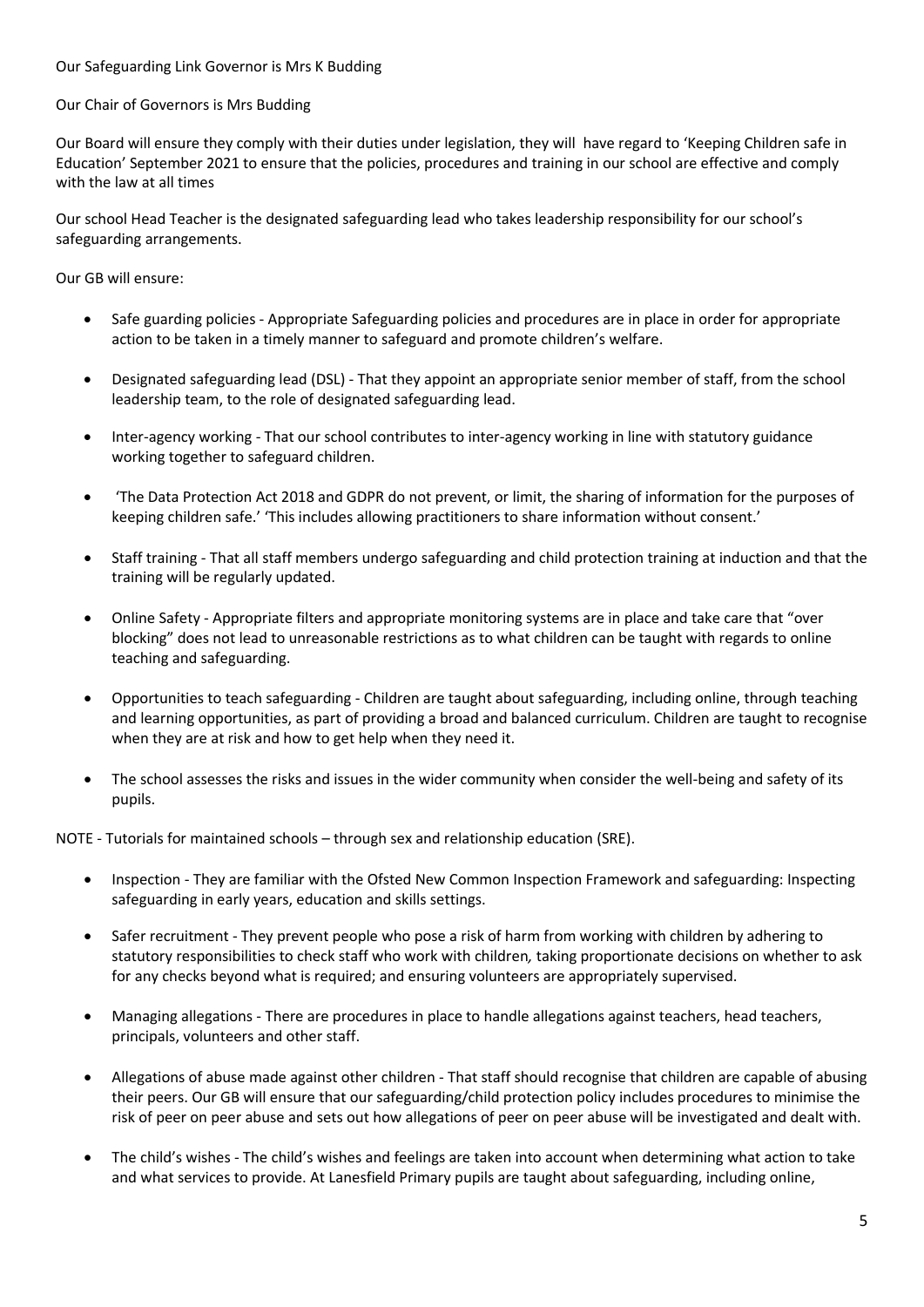through various teaching and learning opportunities, as part of providing a broad and balanced curriculum. Children are taught to recognise when they are at risk and how to get help when they need it.

- Looked after children That staff have the skills, knowledge and understanding necessary to keep looked after children safe and that appropriate staff have the information they need in relation to a child's looked after legal status (whether they are looked after under voluntary arrangements with consent of parents or on an interim or full care order) and contact arrangements with birth parents or those with parental responsibility.
- The designated children They appoint a designated teacher (Mrs S Abley) to promote the educational achievement of children who are looked after and to ensure that this person has appropriate training.
- Virtual school heads The designated teacher works with the virtual school head (Mrs D Martindale) to discuss how looked after children funding can be best used to support the progress of looked after children in the school and meet the needs identified in the child's personal education plan.
- Children with special educational needs and disabilities Our safeguarding/child protection policy reflects the fact that additional barriers can exist when recognising abuse and neglect in children with special educational needs and disabilities.

## **NOTE: For more detailed information please refer to KCSIE Part 2.**

#### **Roles and Responsibilities**

#### **Designated Safeguarding Lead (ANNEX C KCSIE 2021)**

Our DSL is Mrs Z Rollinson

Our Deputy DSL/s are Mrs S Davidson (currently on mat leave), Mrs S Abley, Mrs J Sutherland, and Mrs F Southall.

At Lanesfield the designated lead in line with Keeping Children Safe in Education 2021 is expected to:

#### Manage referrals:

- Manage referrals
- Work with others
- Undertake training
- Raise awareness
- Ensure a child's protection file is transferred to the new school/college as soon as possible.
- Be available (during school or college hours) for staff in the school or college to discuss any safeguarding concerns.
- Be aware of pupils who have a social worker
- Help promote educational outcomes by sharing the information about the welfare, safeguarding and child protection issues with teachers and school and college leadership staff

#### **NOTE: For more detailed information please refer to KCSIE Annex C.**

At Lanesfield we ensure to always have a fully trained safeguarding lead on site. To support this we have 5 fully trained deputy safeguarding leads. As part of the Head Teachers report a safeguarding report is completed for Governors.

#### **Roles and Responsibilities**

**All staff**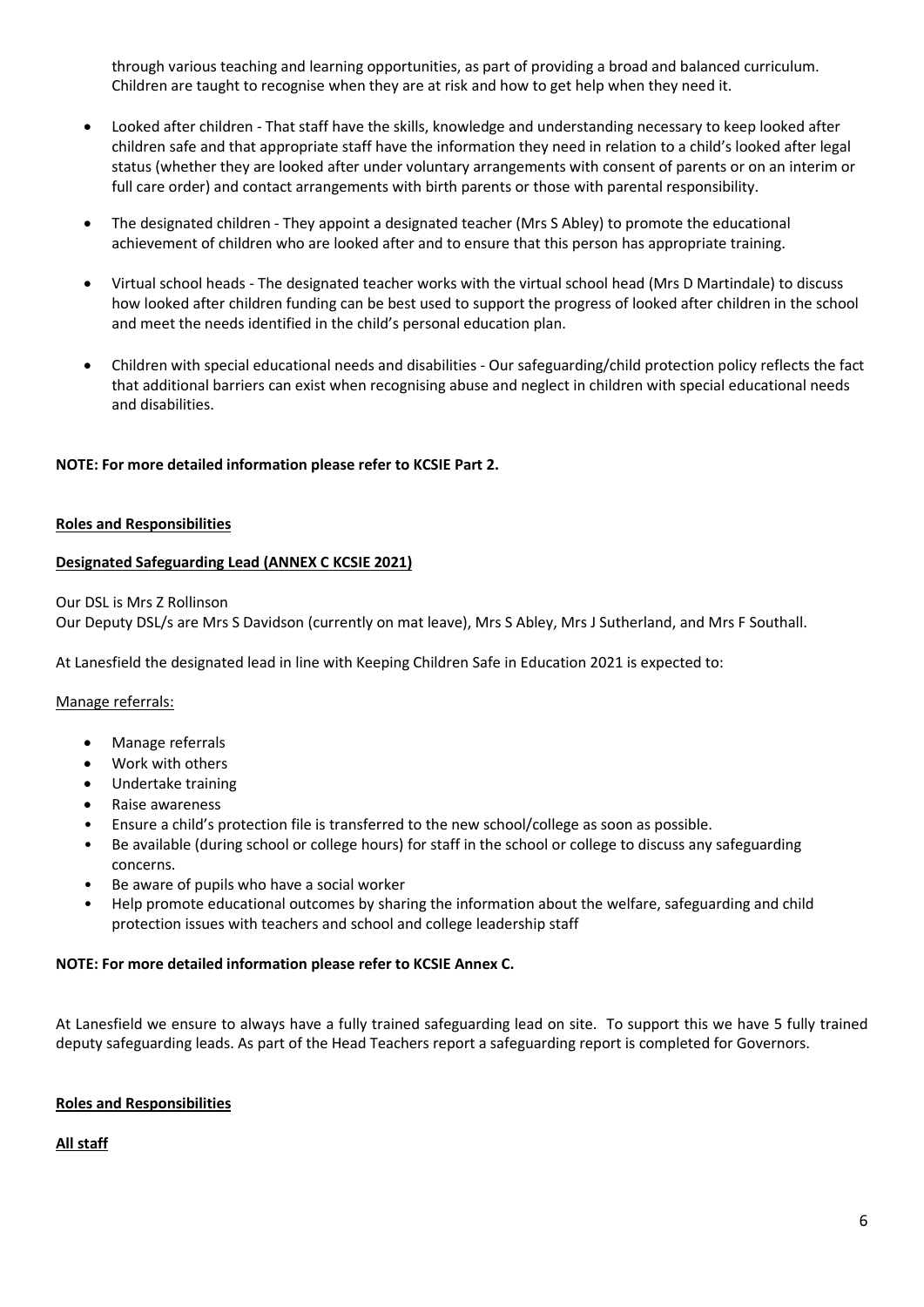The Teacher Standards (2012- updated June 2013) state that teachers, including head teachers, should safeguard children's wellbeing and maintain public trust in the teaching profession as part of their professional duties. We extend this level of duty to include all of the staff and volunteers who work at Lanesfield school.

- All staff have a responsibility to provide a safe environment in which children can learn;
- All staff have a responsibility to identify children who may be in need of extra help or who are suffering, or are likely to suffer, significant harm. All staff have a responsibility to take appropriate action, working with other services as needed; we recognise that when a child has a social worker, it is an indicator that the child is more at risk than most pupils. This may mean that they are more vulnerable to further harm, as well as facing educational barriers to attendance, learning, behaviour and poor mental health. We take these into account when making plans to support pupils who have a social worker. All pupils who have a social worker are supported by a dedicated DSL or DDSL.
- In addition to working with the designated safeguarding lead staff members should be aware that they may be asked to support social workers to take decisions about individual children;
- During induction all staff members will be made aware of the systems within our school/college which support safeguarding and these will be explained to them as part of their induction. This includes: the safeguarding/child protection policy; the staff behaviour policy/code of conduct; KCSIE 2021, role of the DSL and the names of the designated safeguarding lead and deputies. (Please refer to our Induction policy and procedures);
- All staff members will receive appropriate safeguarding/child protection updates regularly, but at least annually;
- All staff members will be made aware of the signs of abuse and neglect so that they are able to identify cases of children who may be in need of help or protection;
- Staff members working with children are advised to maintain an attitude of 'it could happen here' where safeguarding is concerned. When concerned about the welfare of a child, staff members should always act in the best interests of the child and talk to the DSL;
- Staff should ensure that if a child has made a disclosure, they are aware that the information will only be shared with the DSL and other adults that wish to keep them safe, in an age appropriate manner. Under no circumstances, should staff agree to keep information a secret, even if they intend to share it; and
- A child going missing from an education setting is a potential indicator of abuse or neglect. Staff members should follow the school procedures for dealing with children who go missing, particularly on repeat occasions. This includes reporting concerns of absence.

# **Roles and Responsibilities**

# **Volunteers, work experience and students:**

The DSL will explain the responsibility of reporting any concerns about children's safety and welfare to the DSL or Deputy DSLs. Further, they will be briefed on the school's confidentiality policy and the code of conduct that we expect from all in our school.

Therefore volunteers and students have the responsibility to:

- Work within the school's code of conduct, KCSIE 2021, safeguarding/child protection policy and confidentiality/information sharing expectations; and
- Immediately share any concerns about a child's welfare with the DSL.

# **Parental Responsibilities**

At Lanesfield we have an open door policy where we encourage parents to share any concerns regarding their own children or any other child/children who they feel may be at risk of harm. All concerns will be explored in a sensitive and timely manner. Parents /carers should ensure their child attends school and that they arrive on time and are collected on time.

We expect parents/carers to notify us of any changes in family circumstances and inform us of any changes of address and contact numbers.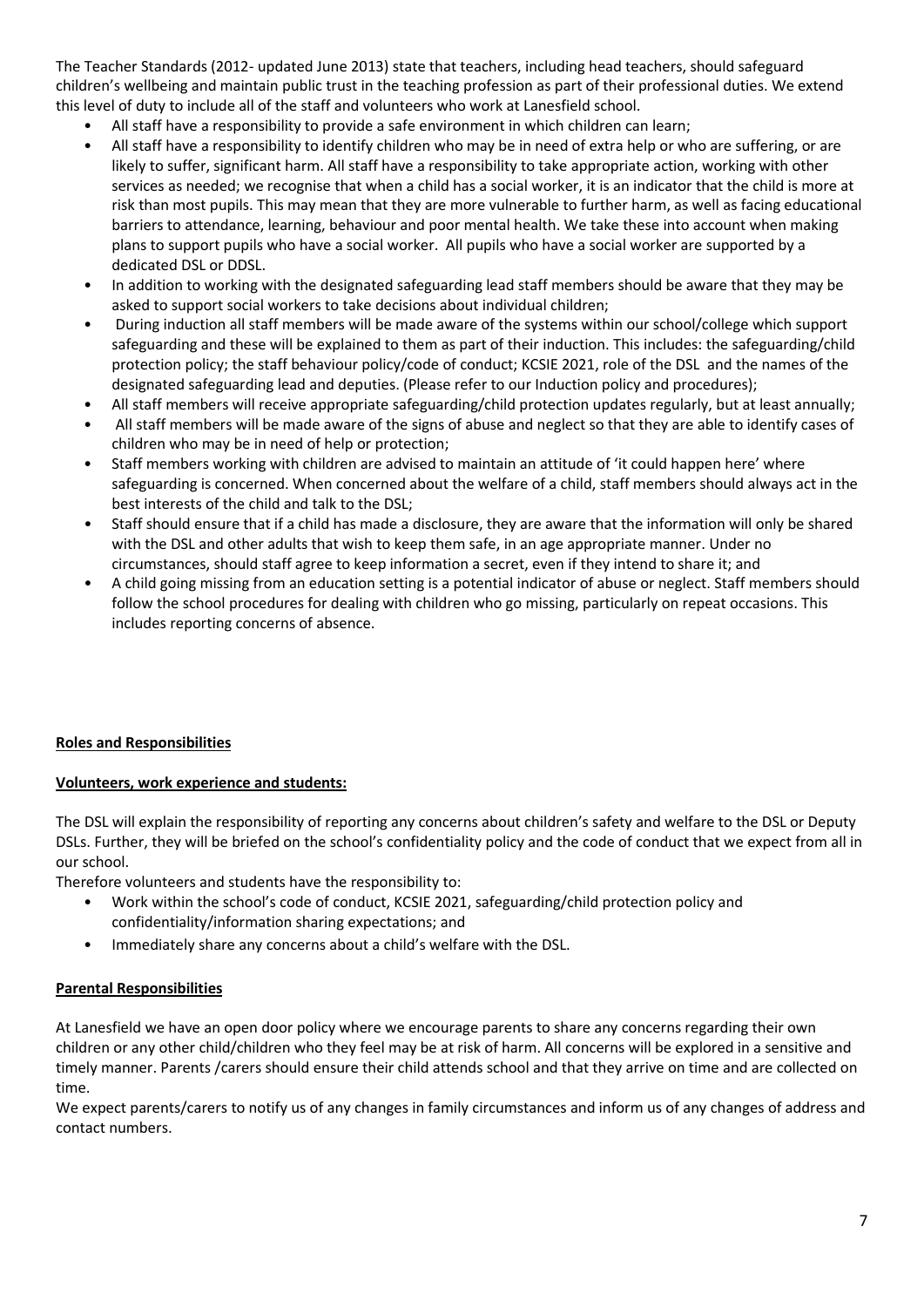# **Children's Responsibilities**

In our school we respect our children. The atmosphere within our school is one that encourages all children to do their best and to talk freely about any concerns or worries. We provide opportunities that enable our children to take and make decisions for themselves. At Lanesfield we ensure children are taught to recognise when they are risk and how to get help when they need it.

Children will always be taken seriously and listened to if they seek help from a member of staff. Our school encourages all pupils to share any worries or concerns with any adult in the school at any time.

#### **Confidentiality and Information sharing**

Our school adopts the principles outlined in the DfE Information Sharing Guidance (July 2018) and follows the General Data Protection Regulation (GDPR) 2018 Guidance which incorporates details in Data Protection Act 2018

We recognise that all matters relating to child protection are confidential. The Head Teacher or DDSLs will disclose any information about a child to other members of staff on a need to know basis only. All staff must be aware that they have a professional responsibility to share information with other statutory agencies in order to safeguard children. All staff must be aware that they cannot promise a child to keep secrets which might compromise the child's safety or wellbeing. If a child wishes to confide in a member of staff/volunteer and requests that the information is kept secret, the member of staff/volunteer will tell the child, in an appropriate manner to the individual needs of the child, that they cannot promise confidentiality and may need to pass the information on to help keep the child or other children safe. All information and data is stored securely and any information or data is shared on a need to know basis.

#### **Communication with Parents**

Our school will always discuss concerns with parents/carers and consent for any referrals should be sought unless to do so would:

- Place the child at risk of significant harm or further risk of significant harm;
- Place a vulnerable adult at risk of harm; and
- Compromise any enquiries that need to be undertaken by children's social care or the police.

The school will endeavour to ensure that parents have an understanding of the responsibilities placed on the school and staff for safeguarding children.

We will share a range of podcasts and offer training opportunities throughout the year for parents to take part in. In the best interests of safeguarding children there may be occasions when the school has to consult with other agencies without a parent or carer's prior knowledge. Our first concern and responsibility is the child's welfare and we have a duty to protect children first and always. Such consultation may result in a formal referral which could prompt visits from social care and/or the police. We fully understand that this can be a very distressing set of circumstances. Our school will follow the procedures required by the Wolverhampton Safeguarding Children Board.

Our school will employ the services of an interpreter if required.

#### Mental health and possible links with safeguarding and child protection

- All staff at Lanesfield are aware that mental health problems can, in some cases, be an indicator that a child has suffered or is at risk of suffering abuse, neglect or exploitation. Staff are not expected or trained to diagnose mental health conditions or issues, but may notice behaviours that may be of concern.
- Where staff have a mental health concern about a child that may also be a safeguarding concern, they should raise the issue following the normal safeguarding procedures.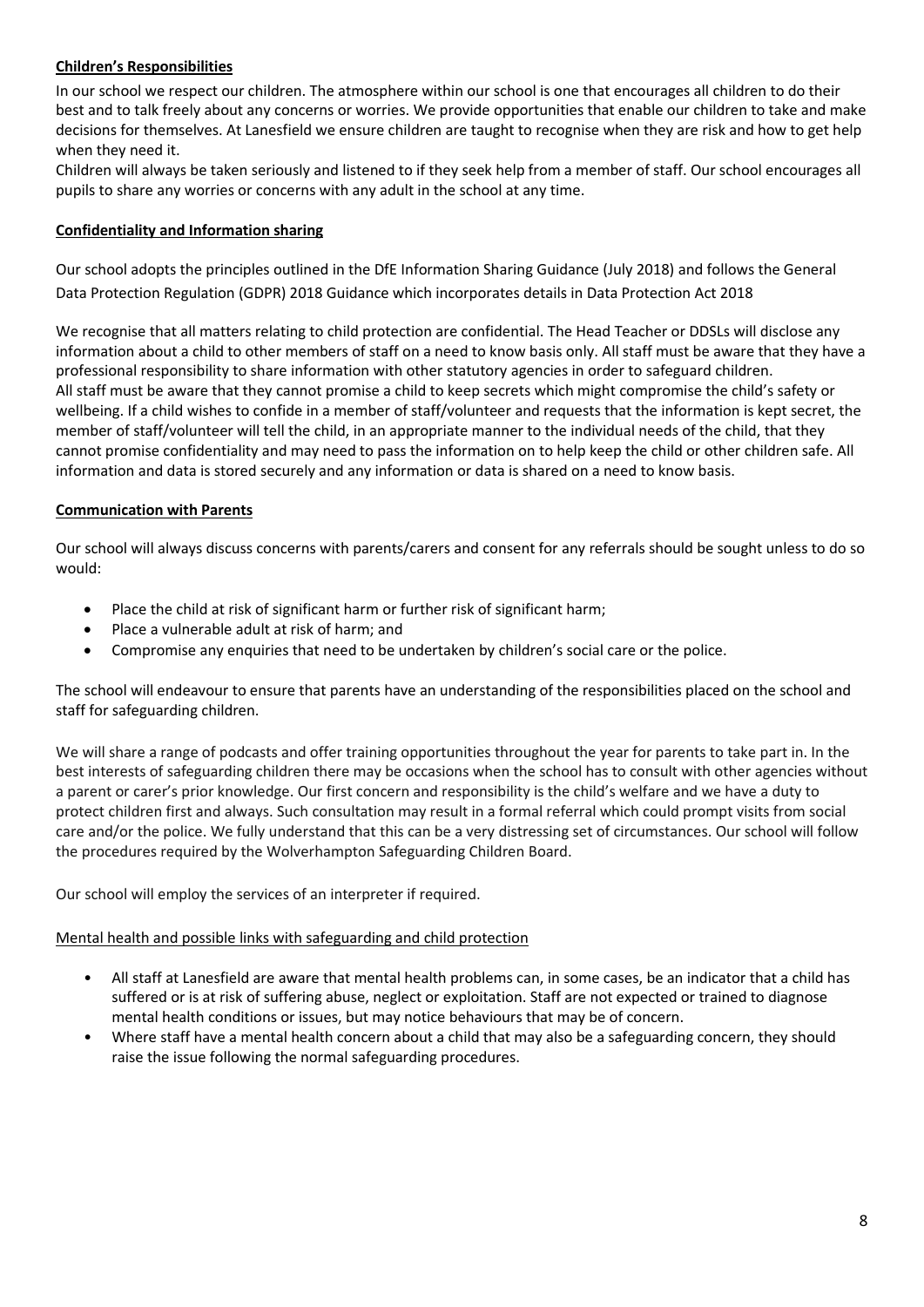## **Types and signs of abuse**

All staff and volunteers are familiar with the types and signs of abuse, they are aware that abuse, neglect and safeguarding issues are rarely standalone events that can be covered by one definition or label. In most cases multiple issues will overlap with one another.

All staff are expected to be vigilant and employ professional curiosity at all times, taking account of the following.

Abuse: a form of maltreatment of a child. Somebody may abuse or neglect a child by inflicting harm or by failing to act to prevent harm. Children may be abused in a family or in an institutional or community setting by those known to them or, more rarely, by others (e.g. via the internet). They may be abused by an adult or adults or another child or children.

Physical abuse: a form of abuse which may involve hitting, shaking, throwing, poisoning, burning or scalding, drowning, suffocating or otherwise causing physical harm to a child. Physical harm may also be caused when a parent or carer fabricates the symptoms of, or deliberately induces, illness in a child.

Some signs:

- Bruising of various ages
- Bite marks
- Burns and scalds
- Fractures in non-mobile children
- Injuries in unusual areas or with well defined edges
- Old injuries or scars
- Refusal to discuss injuries
- Inconsistent explanations
- Talk of punishment which seems excessive
- Arms and legs kept covered in hot weather
- Reluctance to remove clothing for PE or swimming

Emotional abuse: the persistent emotional maltreatment of a child such as to cause severe and adverse effects on the child's emotional development. It may involve conveying to a child that they are worthless or unloved, inadequate, or valued only insofar as they meet the needs of another person. It may include not giving the child opportunities to express their views, deliberately silencing them or 'making fun' of what they say or how they communicate. It may feature age or developmentally inappropriate expectations being imposed on children. These may include interactions that are beyond a child's developmental capability as well as overprotection and limitation of exploration and learning, or preventing the child participating in normal social interaction. It may involve seeing or hearing the ill-treatment of another. It may involve serious bullying (including cyber-bullying), causing children frequently to feel frightened or in danger, or the exploitation or corruption of children. Some level of emotional abuse is involved in all types of maltreatment of a child, although it may occur alone.

Some signs:

- Physical, mental or emotional development delay
- Abnormal attachment to parents/carer
- Low self-esteem
- Lack of confidence
- Over-reaction to making mistakes
- Fear of new situations
- Fear of parents being contacted
- Self-harm

Sexual abuse: involves forcing or enticing a child or young person to take part in sexual activities, not necessarily involving a high level of violence, whether or not the child is aware of what is happening. The activities may involve physical contact, including assault by penetration (for example rape or oral sex) or non-penetrative acts such as masturbation, kissing, rubbing and touching outside of clothing. They may also include non-contact activities, such as involving children in looking at, or in the production of, sexual images, watching sexual activities, encouraging children to behave in sexually inappropriate ways, or grooming a child in preparation for abuse (including via the internet). Sexual abuse is not solely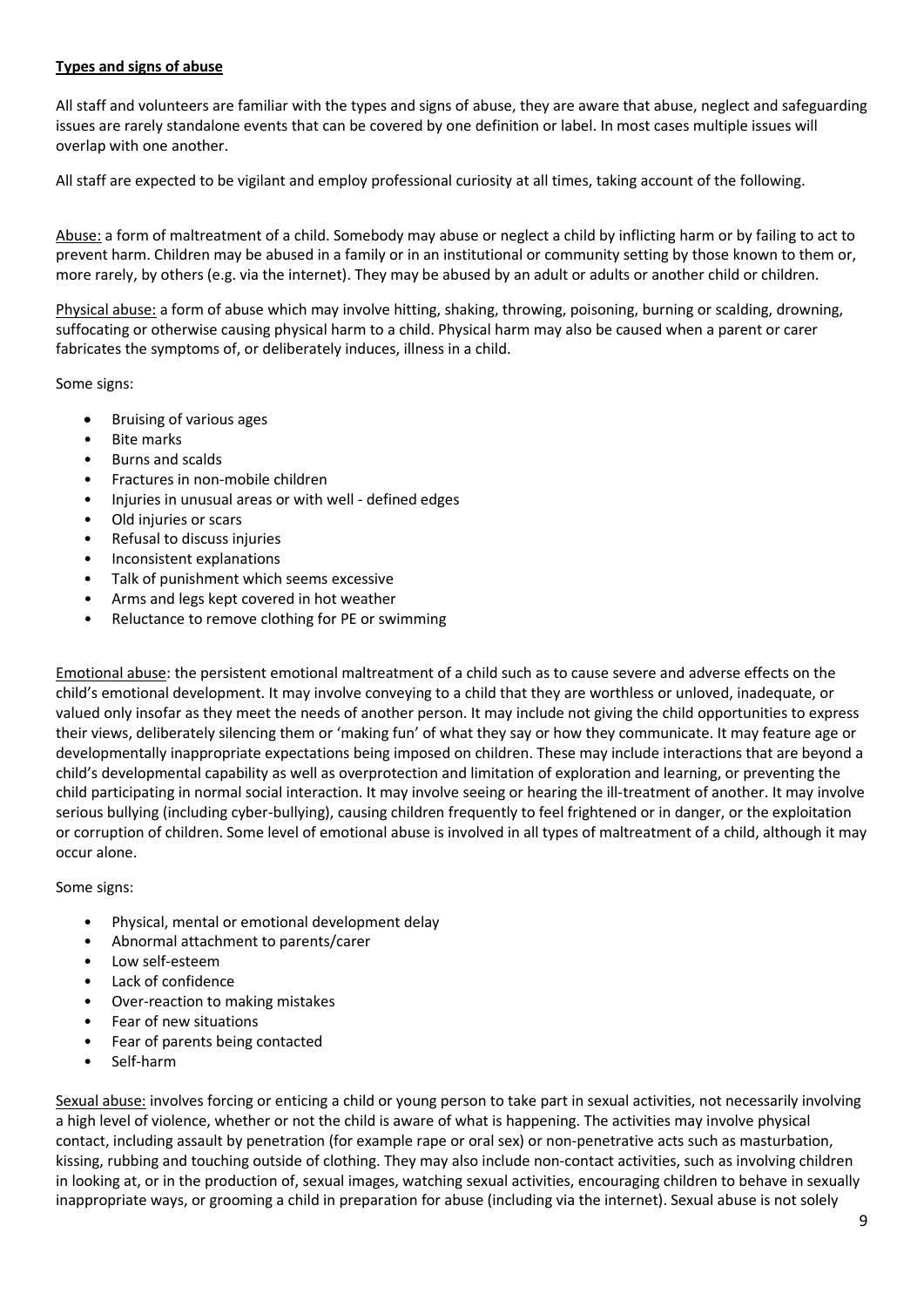perpetrated by adult males. Women can also commit acts of sexual abuse, as can other children. The sexual abuse of children by other children is a specific safeguarding issue(also known as peer on peer abuse) in education and all staff should be aware of it and of their school or colleges policy and procedures for dealing with it, (see paragraph 49 KCSIE 2021)

Some signs:

- **Aggression**
- Withdrawn
- Self-harming, including eating disorders
- Distrust of familiar adult
- Wetting or soiling day and night
- Fear of undressing for sport or swimming
- Sleep disturbances or nightmares
- Apparent secrecy about social activities or special friends
- Inappropriate sexualized conduct
- Drawings of sexual behaviours
- Sexually explicit behaviour

Neglect: the persistent failure to meet a child's basic physical and/or psychological needs, likely to result in the serious impairment of the child's health or development. Neglect may occur during pregnancy as a result of maternal substance abuse. Once a child is born, neglect may involve a parent or carer failing to: provide adequate food, clothing and shelter (including exclusion from home or abandonment); protect a child from physical and emotional harm or danger; ensure adequate supervision (including the use of inadequate care-givers); or ensure access to appropriate medical care or treatment. It may also include neglect of, or unresponsiveness to, a child's basic emotional needs.

Some signs:

- Provide adequate food, clothing and shelter (including exclusion from home or abandonment)
- Protect a child from physical and emotional harm or danger;
- Ensure adequate supervision (including the use of inadequate care-givers)
- Ensure access to appropriate medical care or treatment
- neglect of or unresponsiveness to a child's basic emotional needs
- Under weight for age
- Hungry
- Tired
- Poor state of clothing for the child's size, weather or time of year
- Persistently dirty with a body odour
- Frequent lateness or non-attendance
- Compulsive stealing or scavenging
- Poor health and untreated medical problems
- Lack of immunisations
- Frequently missed medical appointments

The list of signs is not an exhaustive list.

Mental Health concern: All staff [at Lanesfield] are aware that mental health problems can, in some cases, be an indicator that a child has suffered or is at risk of suffering abuse, neglect or exploitation.

School staff are not expected or trained to diagnose mental health conditions or issues, but may notice behaviours that may be of concern.

If staff have a mental health concern about a child that is also a safeguarding concern, immediate action should be taken by speaking to the designated safeguarding lead or a deputy. This should be reported following the same procedure and also concerns shared with sendco for advise from a medical point of view.

If staff recognise any of these signs they should not presume that the child is being abused, but MUST report their concerns to the DSL or DDSL.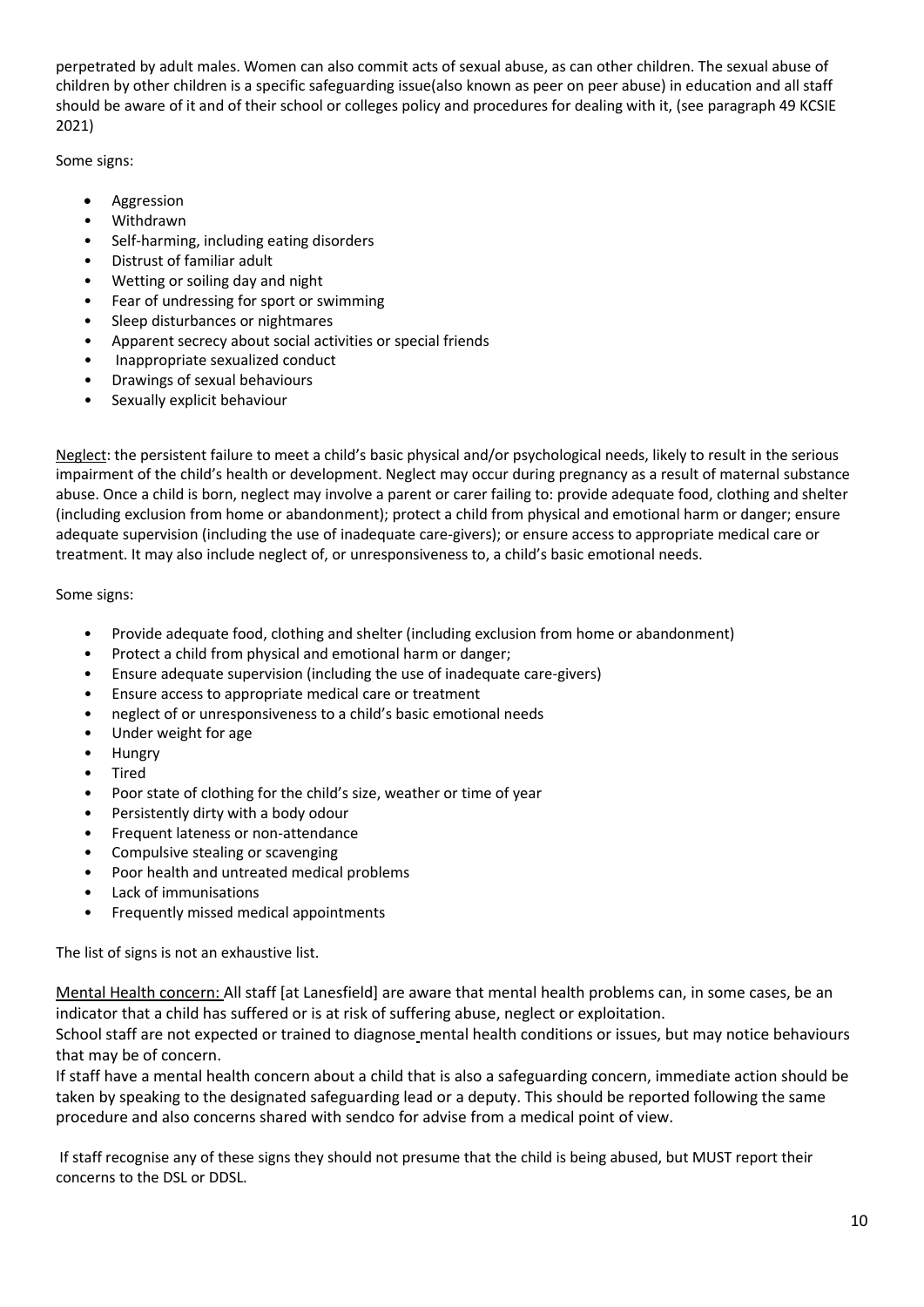## **Children Missing from Education**

All children, regardless of their circumstances, are entitled to a full time education which is suitable to their age, ability, aptitude and any special educational needs they may have. Staff at Lanesfield are aware that a child going missing from education is a potential indicator of abuse or neglect and understand that knowing where children are during school hours is an extremely important aspect of Safeguarding. Our staff will follow the school's procedures for unauthorised absence and for dealing with children that go missing from education to help identify the risk of abuse and neglect, including sexual exploitation, and to help prevent the risks of their going missing in future.

Our school has appropriate safeguarding policies, procedures and responses for children who go missing from education, particularly on repeat occasions. Our staff are alert to signs to look out for and the individual triggers to be aware of when considering the risks of potential safeguarding concerns such as travelling to conflict zones, Female Genital Mutilation and forced marriage.

Our school has an admission and attendance registers. All pupils are placed on both registers. Any children that does not arrive or send a message to explain why will be contacted by the School attendance officer (Sally Beasley) so a reason can be ascertained and school can have confirmation that the child is safe. Persistent attendance is tracked closely and can result in a school parent contract or even court proceeding if concerns and issues are not addressed.

All parents are expected to ensure that school has at least 3 emergency numbers and three contacts. Our school will inform the local authority of any pupil who is going to be removed from the admission register where the pupil:

- has been taken out of school by their parents and the school has received written notification from the parent they are being educated outside the school system e.g. home education;
- has ceased to attend school and no longer lives within reasonable distance of the school at which they are registered;
- has been certified by the school medical officer as unlikely to be in a fit state of health to attend school before ceasing to be of compulsory school age, and neither he/she nor his/her parent has indicated the intention to continue to attend the school after ceasing to be of compulsory school age;
- are in custody for a period of more than four months due to a final court order and the proprietor does not reasonably believe they will be returning to the school at the end of that period; or,
- have been permanently excluded.

Our school will notify the local authority if it is to remove a pupil from its register for any of the five grounds above. This will be done as soon as these grounds for removal from the register are met, and in any event no later than removing the pupil's name from the register.

Our school will inform the local authority of any pupil who fails to attend school regularly, or has been absent without the school's permission for a continuous period of 10 school days or more, at such intervals as are agreed between the school and the local authority.

In response to the guidance in Keeping Children Safe in Education (2021) and to recap points above Lanesfield has:

1. Staff who understand what to do when children do not attend regularly

2. Appropriate policies, procedures and responses for pupils who go missing from education (especially on repeat occasions).

- 3. Staff who know the signs and triggers for travelling to conflict zones, FGM, Breast Ironing and forced marriage.
- 4. Procedures to inform the local authority when we plan to take pupils off-roll when they:
- a. leave school to be home educated
- b. move away from the school's location
- c. remain medically unfit beyond compulsory school age
- d. are in custody for four months or more (and will not return to school afterwards); or
- e. are permanently excluded

We will ensure that pupils who are expected to attend the school, but fail to take up the place will be referred to the local authority.

When a pupil leaves the school, we will record the name of the pupil's new school and their expected start date.

#### **Child Sexual Exploitation (CSE)**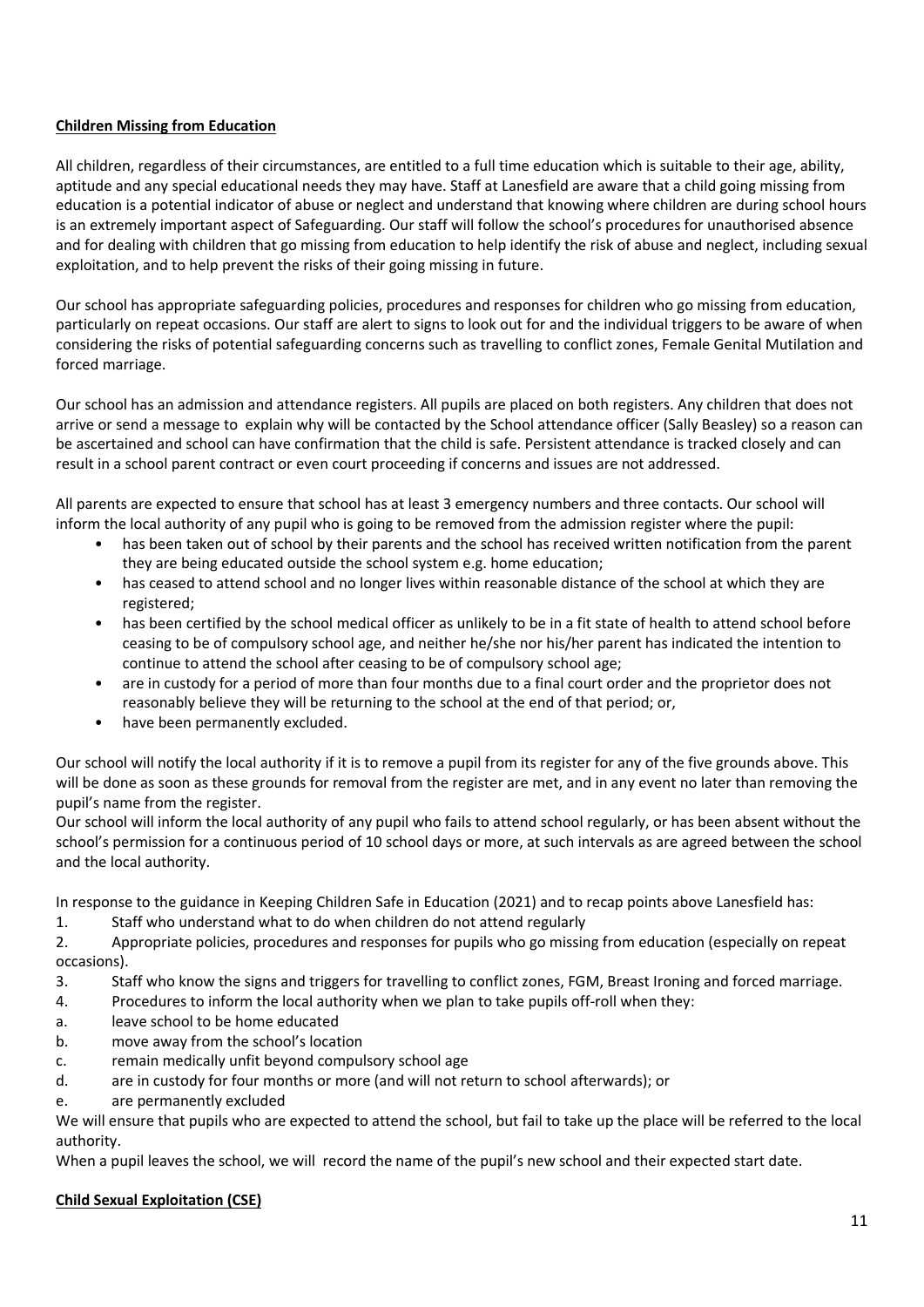## *Statutory definition of Child Sexual Exploitation - DFES*

*Child sexual exploitation is a form of child sexual abuse. It occurs where an individual or group takes advantage of an imbalance of power to coerce, manipulate or deceive a child or young person under the age of 18 into sexual activity (a) in exchange for something the victim needs or wants, and/or (b) for the financial advantage or increased status of the perpetrator or facilitator. The victim may have been sexually exploited even if the sexual activity appears consensual. Child sexual exploitation does not always involve physical contact; it can also occur through the use of technology.*

Child sexual exploitation is a form of sexual abuse where children are sexually exploited for money, power or status. It can involve violent, humiliating and degrading sexual assaults. In some cases, young people are persuaded or forced into exchanging sexual activity for money, drugs, gifts, affection or status. Consent cannot be given, even where a child may believe they are voluntarily engaging in sexual activity with the person who is exploiting them. Child sexual exploitation does not always involve physical contact and can happen online. A significant number of children who are victims of sexual exploitation go missing from home, care and education at some point.

The statutory definition of Child Sexual Exploitation (CSE) can be found in the guidance document Child sexual exploitation: Definition and a guide for practitioners (DfE 2017)

## The definition is:

Child sexual exploitation is a form of child sexual abuse. It occurs where an individual or group takes advantage of an imbalance of power to coerce, manipulate or deceive a child or young person under the age of 18 into sexual activity (a) in exchange for something the victim needs or wants, and/or (b) for the financial advantage or increased status of the perpetrator or facilitator. The victim may have been sexually exploited even if the sexual activity appears consensual. Child sexual exploitation does not always involve physical contact; it can also occur through the use of technology. Indicators of child sexual exploitation may include:

- Acquisition of money, clothes, mobile phones, etc. without plausible explanation;
- Gang-association and/or isolation from peers/social networks;
- Exclusion or unexplained absences from school, college or work;
- Leaving home/care without explanation and persistently going missing or returning late;
- Excessive receipt of texts/phone calls;
- Returning home under the influence of drugs/alcohol;
- Inappropriate sexualised behaviour for age/sexually transmitted infections;
- Evidence of/suspicions of physical or sexual assault;
- Relationships with controlling or significantly older individuals or groups;
- Multiple callers (unknown adults or peers);
- Frequenting areas known for sex work;
- Concerning use of internet or other social media;
- Increasing secretiveness around behaviours; and
- Self-harm or significant changes in emotional well-being.

#### Potential vulnerabilities include:

Although the following vulnerabilities increase the risk of child sexual exploitation, it must be remembered that not all children with these indicators will be exploited. Child sexual exploitation can occur without any of these issues.

- Having a prior experience of neglect, physical and/or sexual abuse;
- Lack of a safe/stable home environment, now or in the past (domestic abuse or parental substance misuse, mental health issues or criminality, for example);
- Recent bereavement or loss;
- Social isolation or social difficulties;
- Absence of a safe environment to explore sexuality;
- Economic vulnerability;
- Homelessness or insecure accommodation status;
- Connections with other children and young people who are being sexually exploited;
- Family members or other connections involved in adult sex work;
- Having a physical or learning disability;
- Being in care (particularly those in residential care and those with interrupted care histories); and
- Sexual identity.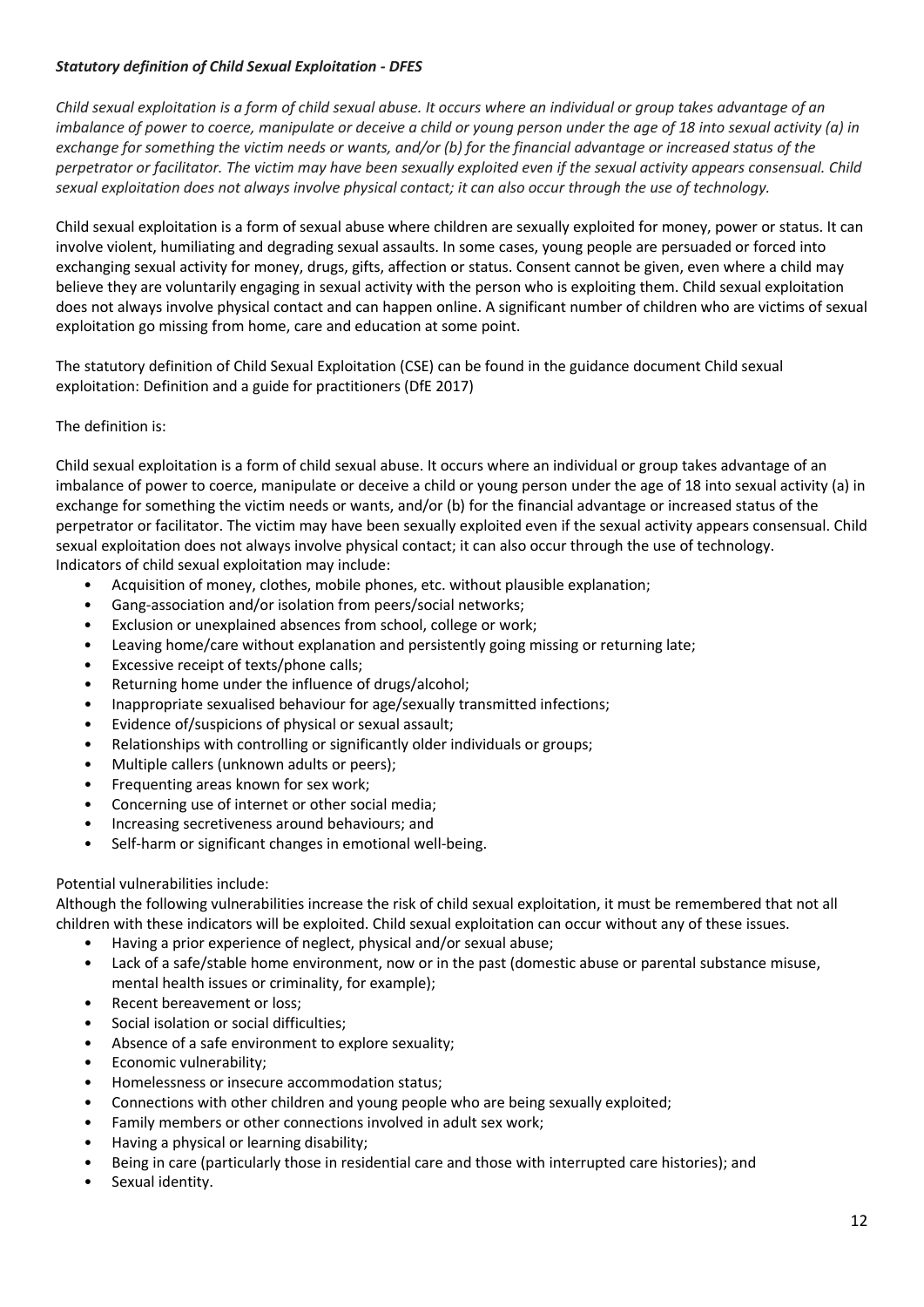Our staff will report any concerns regarding Children at risk of CSE to the DSL.

Mrs Rollinson and Ms Clifford-Chapman have completed training on Child sexual exploitation.

Wolverhampton CSE Co-ordinator is Sandeep Gill

#### **'Honour based Abuse'**

So-called 'honour-based' Abuse (HBA) encompasses crimes which have been committed to protect or defend the honour of the family and/or the community, including Female Genital Mutilation (FGM), forced marriage, and practices such as breast ironing. All forms of so called HBA are abuse (regardless of the motivation) and will be handled and escalated as such. If staff have any concerns they will speak to the designated safeguarding lead as a matter of urgency. If FGM is disclosed an instant referral must be made by teachers. All teachers are aware of the mandatory duty to report FGM.

#### Female Genital Mutilation (FGM)

FGM comprises all procedures involving partial or total removal of the external female genitalia or other injury to the female genital organs for non-medical reasons. It is illegal in the UK and a form of child abuse with long-lasting harmful consequences. Section 5B of the Female Genital Mutilation Act 2003 (as inserted by section 74 of the Serious Crime Act 2015) places a statutory duty upon **teachers** along with regulated health and social care professionals in England and Wales, to report to the police where they discover (either through disclosure by the victim or visual evidence) that FGM appears to have been carried out on a girl under 18. Those failing to report such cases will face disciplinary sanctions. It will be rare for teachers to see visual evidence, and they should not be examining pupils, but the same definition of what is meant by "to discover that an act of FGM appears to have been carried out" is used for all professionals to whom this mandatory reporting duty applies. Information on when and how to make a report can be found at-Mandatory reporting of female genital mutilation procedural information

The serious crime act 2015 sets out s duty on professionals to notify police when FGM appears to have been carried out on a girl under 18. In schools this would normally come from a disclosure. Teachers **must** personally report to the police cases where they discover that an act of FGM appears to have been carried out. Unless the teacher has a good reason not to, they should also still consider and discuss any such case with the school or college's designated safeguarding lead and involve children's social care as appropriate. The duty does not apply in relation to at risk or suspected cases (i.e. where the teacher does not discover that an act of FGM appears to have been carried out, either through disclosure by the victim or visual evidence) or in cases where the woman is 18 or over. In these cases, teachers should follow local safeguarding procedures. The following is a useful summary of the FGM mandatory reporting duty: FGM Fact Sheet



At Lanesfield teachers must also report their concerns and share the information with the DSL following the school's procedures for recording and reporting. The teacher the will be supported by the DSL to fulfil their duty to report FGM cases to the police and social care.

Our staff will call contact the police on 101

Risk factors for FGM include:

- low level of integration into UK society
- mother or a sister who has undergone FGM
- girls who are withdrawn from PSHE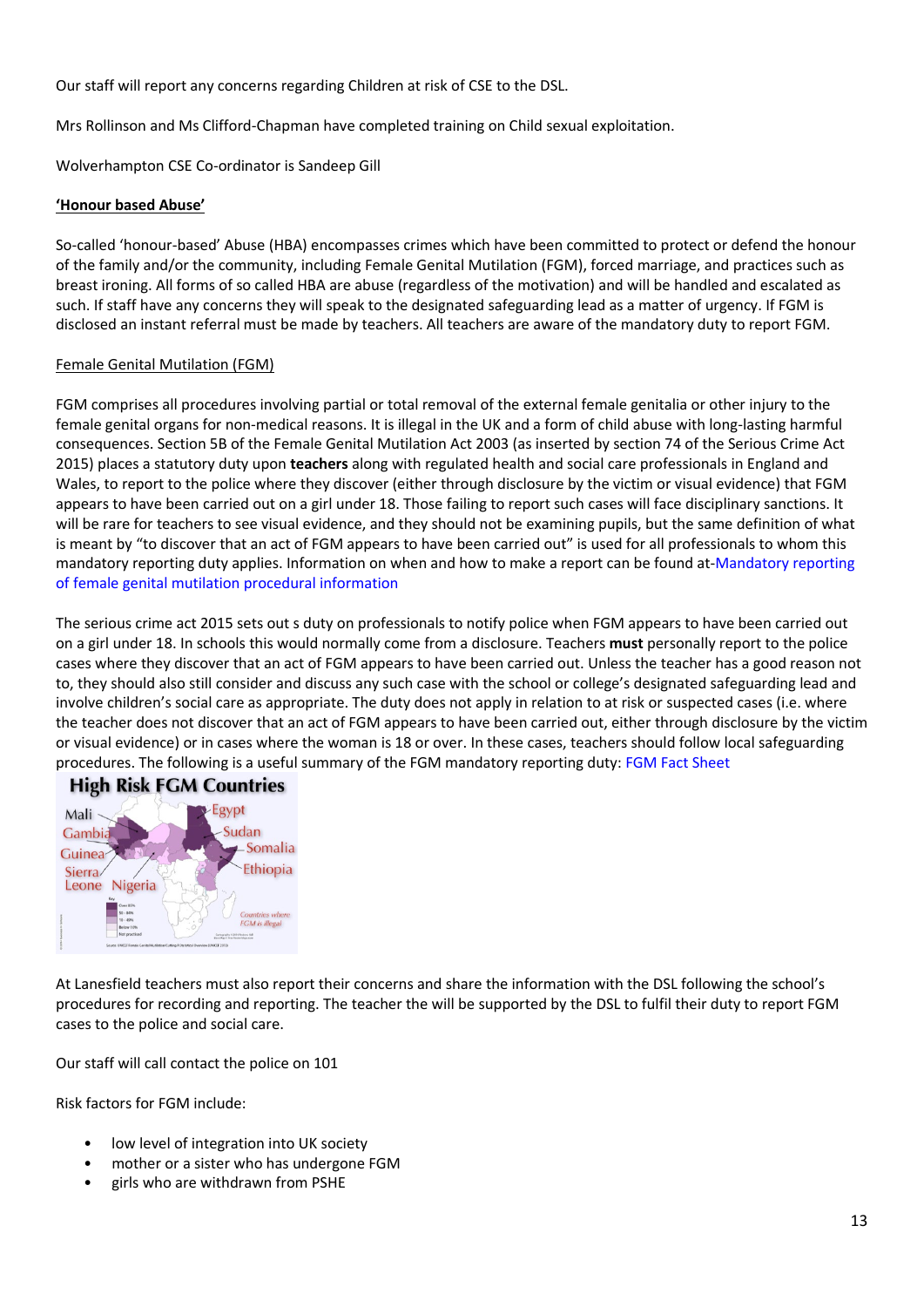- visiting female elder from the country of origin
- being taken on a long holiday to the country of origin
- talk about a 'special' procedure to become a woman

Some warning signs:

- Difficulty walking, sitting or standing;
- Unusual behaviour after an absence from school;
- Age of the young girl (0-15 years);
- A young girl may visit the bathroom more frequently or spend more time than usual in the bathroom;
- A young girl may have frequent, urinary, menstrual or stomach problems;
- Prolonged or repeated absence from school;
- A young girl may try to avoid PE lessons;
- Talking about pain or discomfort between her legs
- Travel to a country known to practise FGM (School holiday times);
- An Elder family member visiting from a country known to practise FGM;
- Over hearing conversations related to FGM;
- A young girl may disclose, ask questions or ask for advice;
- Reluctance to undergo normal medical examination; and
- Girls that are withdrawn from PSHE or SRE.

#### Breast Ironing

Breast Ironing is practiced in some African countries, notably Cameroon. Girls aged between 9 and 15 have hot pestles, stones or other implements rubbed on their developing breast to stop them growing further. In the vast majority of cases breast ironing is carried out by mothers or grandmothers and the men in the family are unaware. Estimates range between 25% and 50% of girls in Cameroon are affected by breast ironing, affecting upto 3.8 million women across Africa.



Breast ironing is a form of physical and honour based abuse and that has been condemned by the United Nations and identified as Gender-based Violence. Although, countries where breast ironing is prevalent have ratified the African Charter on Human Rights to prevent harmful traditional practices, it is not against the law.

#### Breast Ironing in the UK

Concerns have been raised that breast ironing is also to be found amongst African communities in the UK, with as many as a 1,000 girls at risk. Keeping Children Safe in Education (2019) mentions breast ironing on page 54, as part of the section on so-called 'Honour Violence'. Staff worried about the risk of breast ironing in their school should speak to the Designated Safeguarding Lead as soon as possible. Schools need to know the risk level within their communities and tackle the risk as appropriate. At Lanesfield teachers must also report their concerns and share the information with the DSL following the school's procedures for recording and reporting. The teacher the will be supported by the DSL to fulfil their duty to report cases to the police and social care.

#### **Forced Marriage**

Forcing a person into a marriage is a crime in England and Wales. A forced marriage is one entered into without the full and free consent of one or both parties and where violence, threats or any other form of coercion is used to cause a person to enter into a marriage. Threats can be physical or emotional and psychological. A lack of full and free consent can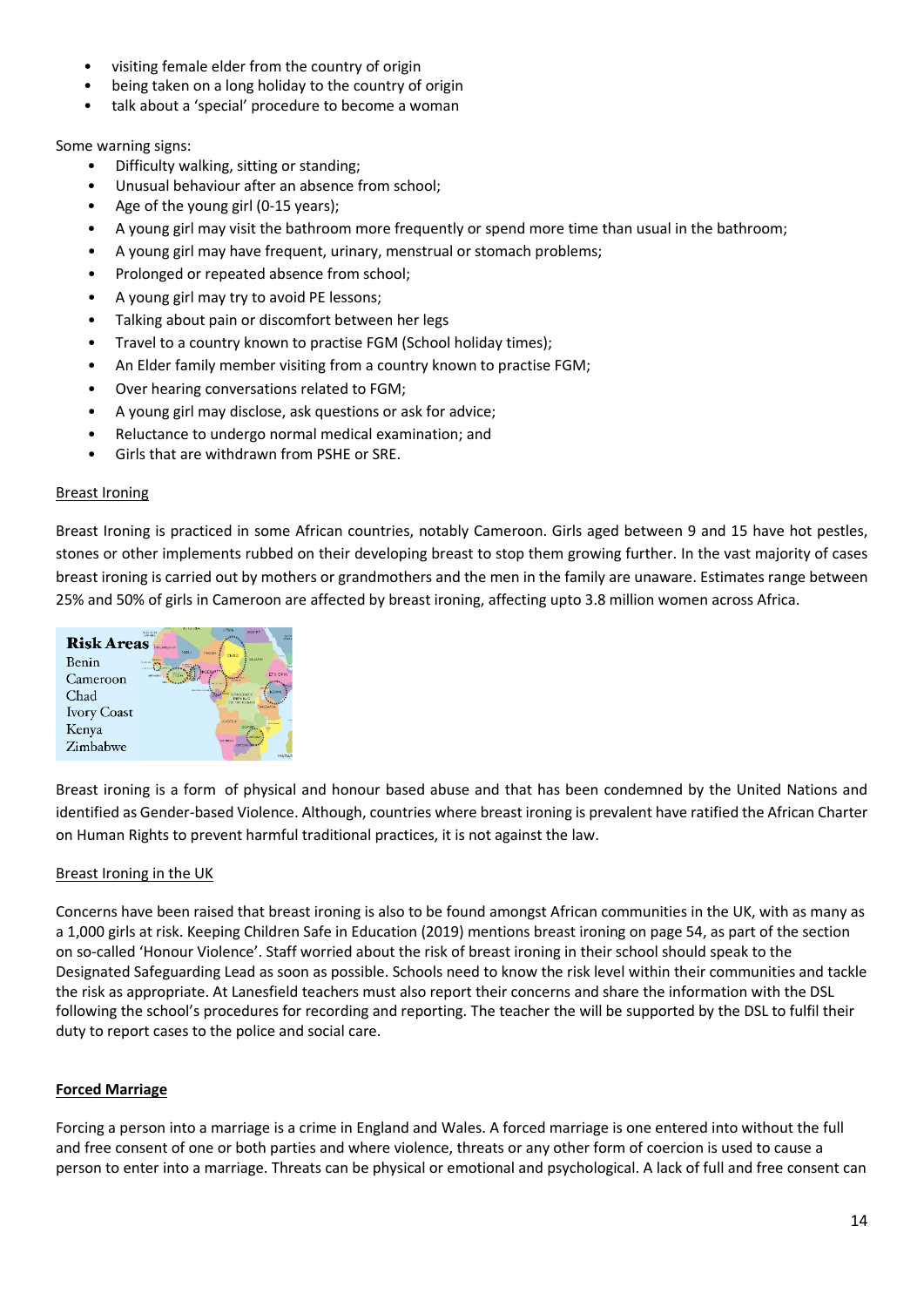be where a person does not consent or where they cannot consent (if they have learning disabilities, for example). Nevertheless, some communities use religion and culture as a way to coerce a person into marriage. The Forced Marriage Unit has published Multi-agency guidelines, with pages 32-36 focusing on the role of schools and colleges. School and college staff can contact the Forced Marriage Unit if they need advice or information. Contact: 020 7008 0151 or email: fmu@fco.gov.uk.

## Further Guidance and Information on HBV, FGM and Forced Marriage - indicators and actions

There are a range of potential indicators that a child may be at risk of HBV. Guidance on the warning signs that FGM or forced marriage may be about to take place, or may have already taken place, can be found on pages 38-41 of the Multi agency statutory guidance on FGM (pages 59-61 focus on the role of schools and colleges) and pages 13-14 of the Multiagency guidelines: Handling case of forced marriage. If staff have a concern regarding a child that might be at risk of HBV they should activate local safeguarding procedures, using existing national and local protocols for multi-agency liaison with police and children's social care.

Schools and colleges can play an important role in safeguarding children from forced marriage. Our staff are familiar with the issue of forced marriage, Honour Based Violence and FGM.

If staff have any concerns regarding FGM, Forced Marriage and Honour Based Violence they will report to the DSL. The DSL will support the individual teacher to fulfil their duty to report to the police and/or social care.

## **Voyeurism (offences) Act 2019**

Voyeurism (offences) Act 2019 – this act needs consideration and all staff need to know that placing equipment such as a camera or mobile phone beneath a person's clothing to take a voyeuristic photograph without permission is an offence and covered under the new voyeurism (offences) act 2019. Sometimes this is referred to as 'upskirting'. It applies equally whether men or women are wearing kilts, cassocks shorts or trousers.

## **Preventing Radicalisation**

From 1 July 2015 specified authorities, including all schools (and since 18 September 2015 all colleges) as defined in the summary of this guidance, are subject to a duty under section 26 of the Counter-Terrorism and Security Act 2015 (The 'prevent duty'), in the exercise of their functions, to have "due regard" to the need to prevent people from being drawn into terrorism". This duty is known as the Prevent duty. It applies to a wide range of public-facing bodies. Bodies to which the duty applies must have regard to statutory guidance issued under section 29 of the CTSA 2015. Paragraphs 57-76 of the statutory "Revised Prevent duty guidance: for England and Wales" (for schools) summarises the requirements on schools in terms of four general themes:

At Lanesfield we will:

- Assess the risk of children being drawn into terrorism, including support for extremist ideas that are part of terrorist ideology;
- Work in partnership with parents, children, families and statutory agencies;
- Assess the risk in our local area and as a minimum our DSL will undertake Prevent awareness training to provide advice and support to other members of staff on protecting children from the risk of radicalisation; and
- Ensures that suitable filtering and monitoring is in place. Our pupils are taught to stay safe on-line. Our E-safety is integral to the schools IT curriculum.

Early indicators of radicalisation or extremism may include:

- showing sympathy for extremist causes
- glorifying violence, especially to other faiths or cultures
- making remarks or comments about being at extremist events or rallies outside school
- evidence of possessing illegal or extremist literature
- advocating messages similar to illegal organisations or other extremist groups
- out of character changes in dress, behaviour and peer relationships (but there are also very powerful narratives, programmes and networks that young people can come across online so involvement with particular groups may not be apparent.)
- secretive behaviour
- online searches or sharing extremist messages or social profiles
- intolerance of difference, including faith, culture, gender, race or sexuality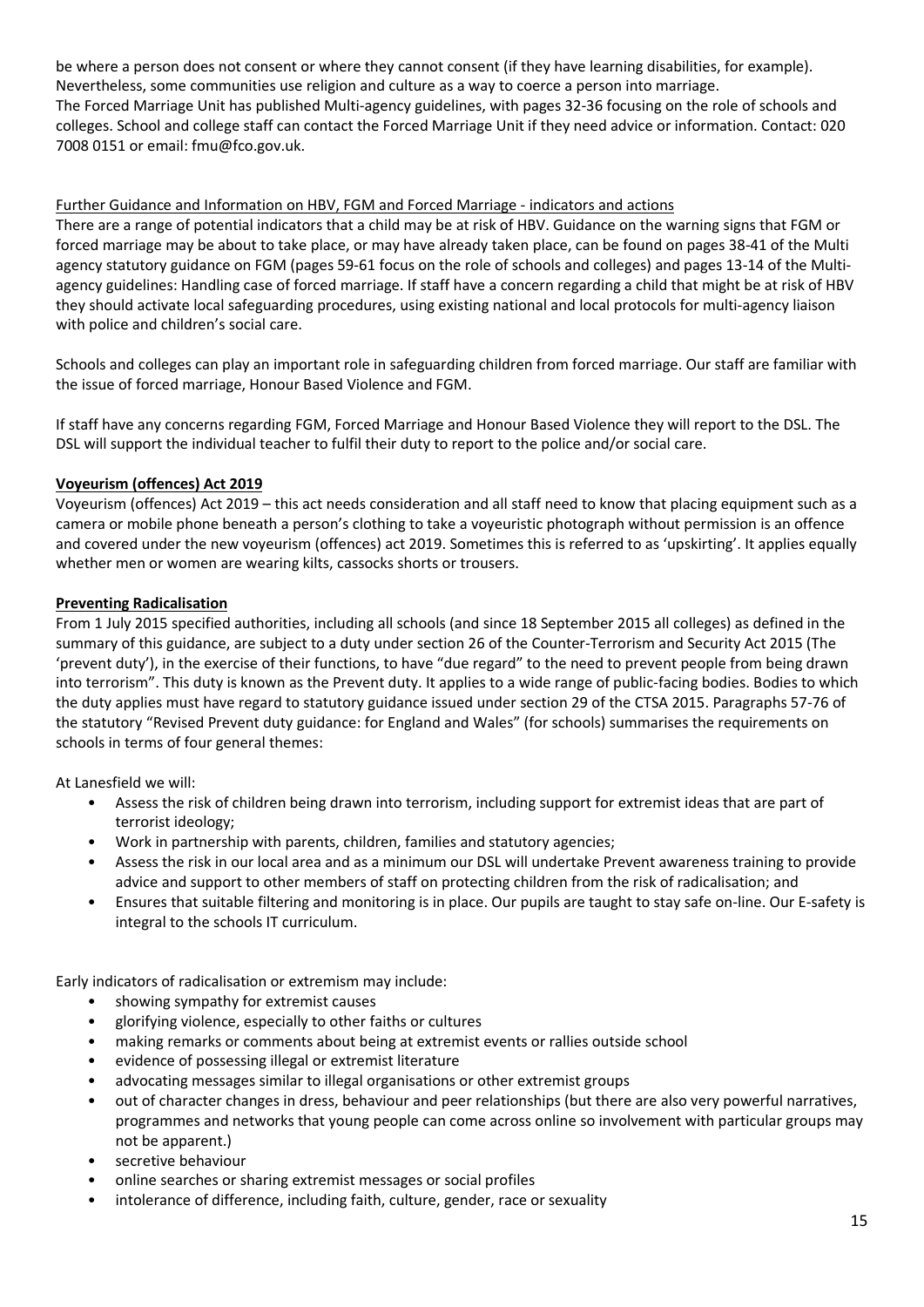- graffiti, art work or writing that displays extremist themes
- attempts to impose extremist views or practices on others
- verbalising anti-Western or anti-British views
- advocating violence towards others

At Lanesfield, we aim to build the children's resilience to radicalisation by providing a safe environment and through particular aspects of the curriculum including SMSC, British Values, PSHE, SRE and Citizenship.

Where staff are concerned that children and young people are developing extremist views or show signs of becoming radicalized, they should discuss this with the Designated Safeguarding Lead.

The Designated Safeguarding Lead has received training about the Prevent Duty and tackling extremism and is able to support staff with any concerns they may have.

We use the curriculum to ensure that children and young people understand how people with extreme views share these with others, especially using the internet.

The Department for Education has also published advice for schools on the Prevent duty. The advice is intended to complement the Prevent guidance and signposts other sources of advice and support. The Government has launched 'Educate against hate' a website designed to equip school and college leaders, teachers and parents with the information, tools and resources they need to recognise and address extremism and radicalisation in young people. The website provides information on training resources for teachers, staff and school and college leaders, such as Prevent e-learning, via the Prevent Training catalogue.

# **County lines**

County lines is a term used to describe gangs and organised criminal networks involved in exporting illegal drugs (primarily crack cocaine and heroin) into one or more importing areas [within the UK], using dedicated mobile phone lines or other form of "deal line".

Exploitation is an integral part of the county lines offending model with children and vulnerable adults exploited to move [and store] drugs and money. Offenders will often use coercion, intimidation, violence (including sexual violence) and weapons to ensure compliance of victims.

Children can easily become trapped by this type of exploitation as county lines gangs create drug debts and can threaten serious violence and kidnap towards victims (and their families) if they attempt to leave the county lines network.

# **Channel**

Our staff should understand when it is appropriate to make a referral to the Channel programme. Channel guidance is available at: Channel Guidance.

E-learning channel awareness programme for staff is available at: Channel General Awareness.

Channel is a programme which focuses on providing support at an early stage to people who are identified as being vulnerable to being drawn into terrorism. It provides a mechanism for schools to make referrals if they are concerned that an individual might be vulnerable to radicalisation. An individual's engagement with the programme is entirely voluntary at all stages. In addition to information sharing, if a staff member makes a referral to Channel, they may be asked to attend a Channel panel to discuss the individual referred to determine whether support is required

Our staff will co-operate with local Channel panels as required. The Wolverhampton Prevent Team (West-Midlands Counter Terrorism Unit) can be contacted on: 101 select option 3 and then 8713036

If you want to discuss your concerns prior to sending the channel referral form, please ring Gareth Thomas on 101 x 871 3032 (07764 629768), Pamy Sandhu on 101 x 871 3033 (07765 295937) or Alison Potts on 101 x 871 3033 (07391 019552).

# **Peer On Peer Abuse**

At Lanesfield staff are aware that safeguarding issues can manifest themselves via peer on peer abuse and we have clear procedures in place to minimise this risk so that children can confidently report abuse, knowing their concerns will be treated seriously. Any allegations will be taken seriously and recorded as peer-on peer abuse. They will be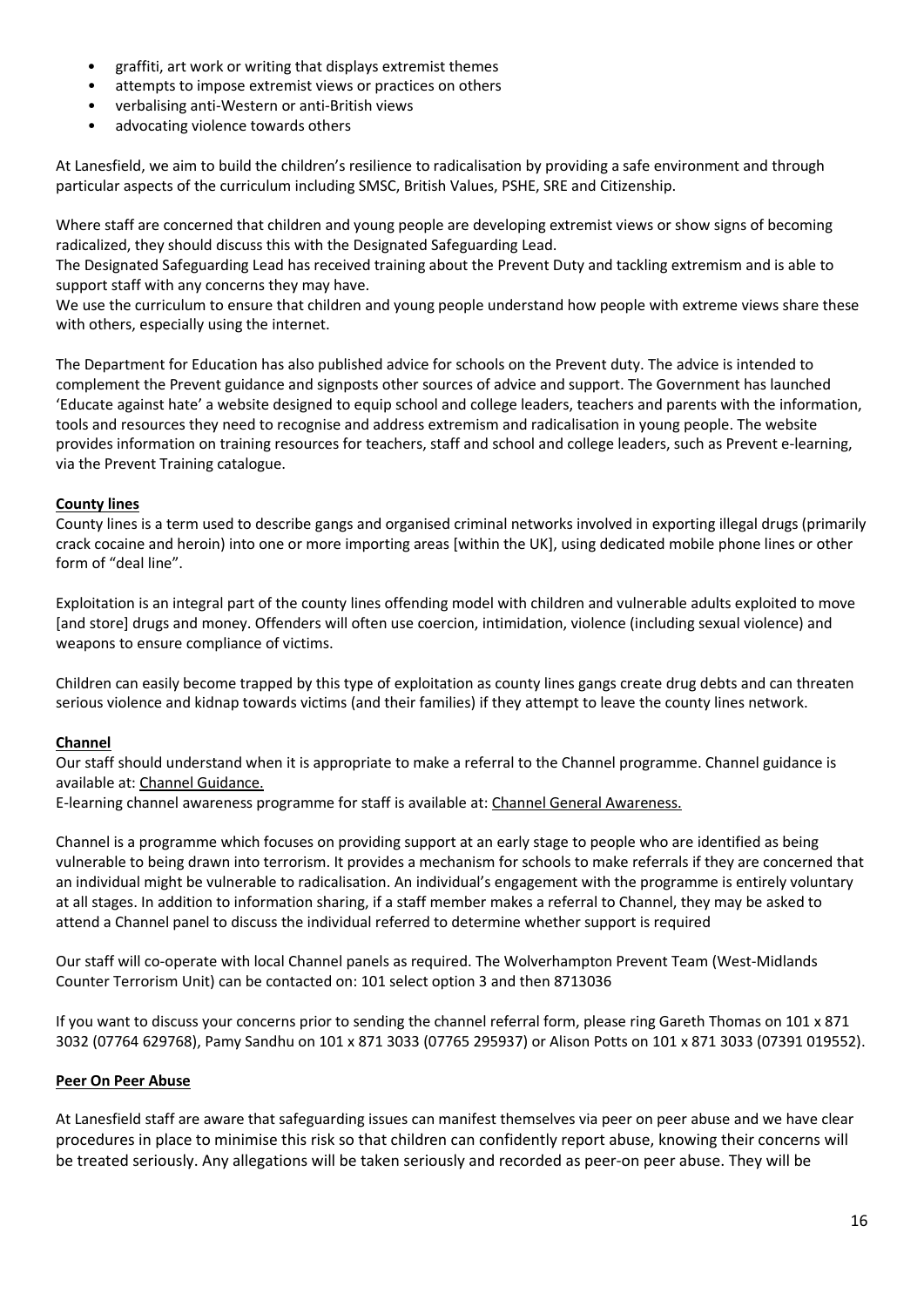recorded using my concern and dealt with following the normal safeguarding procedures and following clear processes as to how victims, perpetrators and any other children affected by peer-on-peer abuse will be supported;

This is most likely to include, but not limited to:

- bullying (including cyberbullying, prejudice-based and discriminatory bullying);
- physical abuse such as hitting, kicking, shaking, biting, hair pulling, or otherwise causing physical harm;
- sexual violence and sexual harassment;
- gender-based violence
- sexting (also known as youth produced sexual imagery); and
- initiation-type violence and rituals.
- recognition that it is more likely that girls will be victims and boys' perpetrators, but that all peer-on-peer abuse is unacceptable and will be taken seriously; and
- abuse in intimate personal relationships between peers;
- a recognition that even if there are no reported cases of peer-on-peer abuse, such abuse may still be taking place and is simply not being reported;
- Sharing nudes and semi-nudes (previously known as 'sexting')

Abuse is abuse and should never be tolerated or passed off as "banter" or "part of growing up". Different gender issues can be prevalent when dealing with peer on peer abuse. This could for example include girls being sexually touched/assaulted or boys being subject to initiation-type violence.

In cases where nudes or semi-nudes have been shared, we follow guidance given to schools and colleges by the UK Council for Internet Safety (UKCIS): Sharing nudes and semi-nudes (December 2020)

At Lanesfield we believe that all children have a right to attend school and learn in a safe environment. Children should be free from harm by adults in the school and other students.

We recognise that some students will sometimes negatively affect the learning and wellbeing of others and their behaviour will be dealt with under the school's Behaviour Policy.

Occasionally, allegations may be made against students by others in the school, which are of a safeguarding nature. Safeguarding issues raised in this way may include physical abuse, emotional abuse, sexual abuse and sexual exploitation. It is likely that to be considered a safeguarding allegation against a pupil, some of the following features will be found.

The allegation:

- is made against an older pupil and refers to their behaviour towards a younger pupil or a more vulnerable pupil
- is of a serious nature, possibly including a criminal offence
- raises risk factors for other pupils in the school
- indicates that other pupils may have been affected by this student
- indicates that young people outside the school may be affected by this student

At Lanesfield we will support the victims of peer on peer abuse by ensuring prompt action is taken and support is given by the behaviour worker and outside support agencies.

Referral under safeguarding arrangements may be necessary, key specific considerations will include:

- The age, maturity and understanding of the children; and
- Any disability or special needs of the children

Children and young people with special educational needs and disabilities can face additional safeguarding challenges because:

• there may be assumptions that indicators of possible abuse such as behaviour, mood and injury relate to the child's disability without further exploration;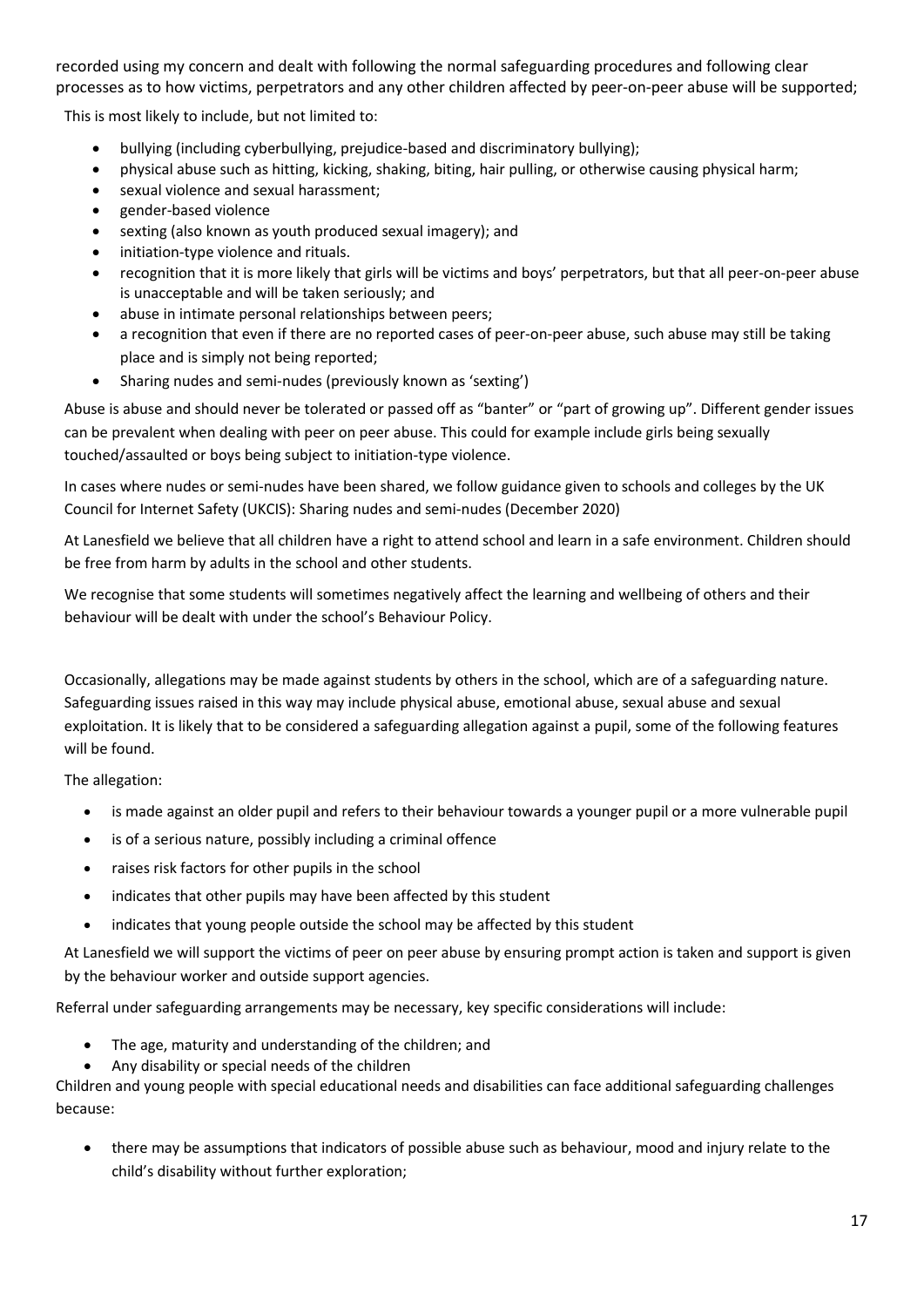- children with SEN and disabilities can be disproportionally impacted by things like bullying without outwardly showing any signs; and
- difficulties may arise in overcoming communication barriers.

At Lanesfield we identify pupils who might need more support to be kept safe or to keep themselves safe by:

Using a range of ways to self-register so that all children can express feelings. Regular PSHE and child safety assemblies detailing NSPCC resources.

# Sexting

In cases of 'sexting' we follow guidance given to schools and colleges by the UK Council for Child Internet Safety (UKCCIS) published in 2017: 'Sexting in schools and colleges, responding to incidents, and safeguarding young people'.

# **Child Criminal Exploitation**

Child Criminal Exploitation (CCE) CCE is where an individual or group takes advantage of an imbalance of power to coerce, control, manipulate or deceive a child into any criminal activity (a) in exchange for something the victim needs or wants, and/or (b) for the financial or other advantage of the perpetrator or facilitator and/or (c) through violence or the threat of violence.

The victim may have been criminally exploited even if the activity appears consensual. CCE does not always involve physical contact; it can also occur through the use of technology.

CCE can include children being forced to work in cannabis factories, being coerced into moving drugs or money across the country, forced to shoplift or pickpocket, or to threaten other young people.

Some of the following can be indicators of CCE:

- children who appear with unexplained gifts or new possessions;
- children who associate with other young people involved in exploitation;
- children who suffer from changes in emotional well-being;
- children who misuse drugs and alcohol;
- children who go missing for periods of time or regularly come home late; and
- children who regularly miss school or education or do not take part in education.

# **Allegations against other children which are safeguarding issues**

Some allegations may be of such a serious nature that they may raise safeguarding concerns. These allegations may include physical abuse, emotional abuse, sexual abuse and sexual exploitation and sexting. Other gender issues that can be prevalent when dealing with peer on peer abuse could, for example, include girls being sexually touched or assaulted or boys being subject to initiation or hazing type violence. It is also likely that incidents may involve older students and their behaviour towards younger students or those who are vulnerable.

It is likely that, to be considered a safeguarding allegation against a child, some of the following features will be found. If the allegation:

Is made against an older child and refers to their behaviour towards a younger child or a more vulnerable child;

- Is of a serious nature, possibly including a criminal offence;
- Raises risk factors for other children in the school;
- Indicates that other children may have been affected by this child; and
- Indicates that young children outside the school may be affected by this child.

Examples of safeguarding issues against a child could include: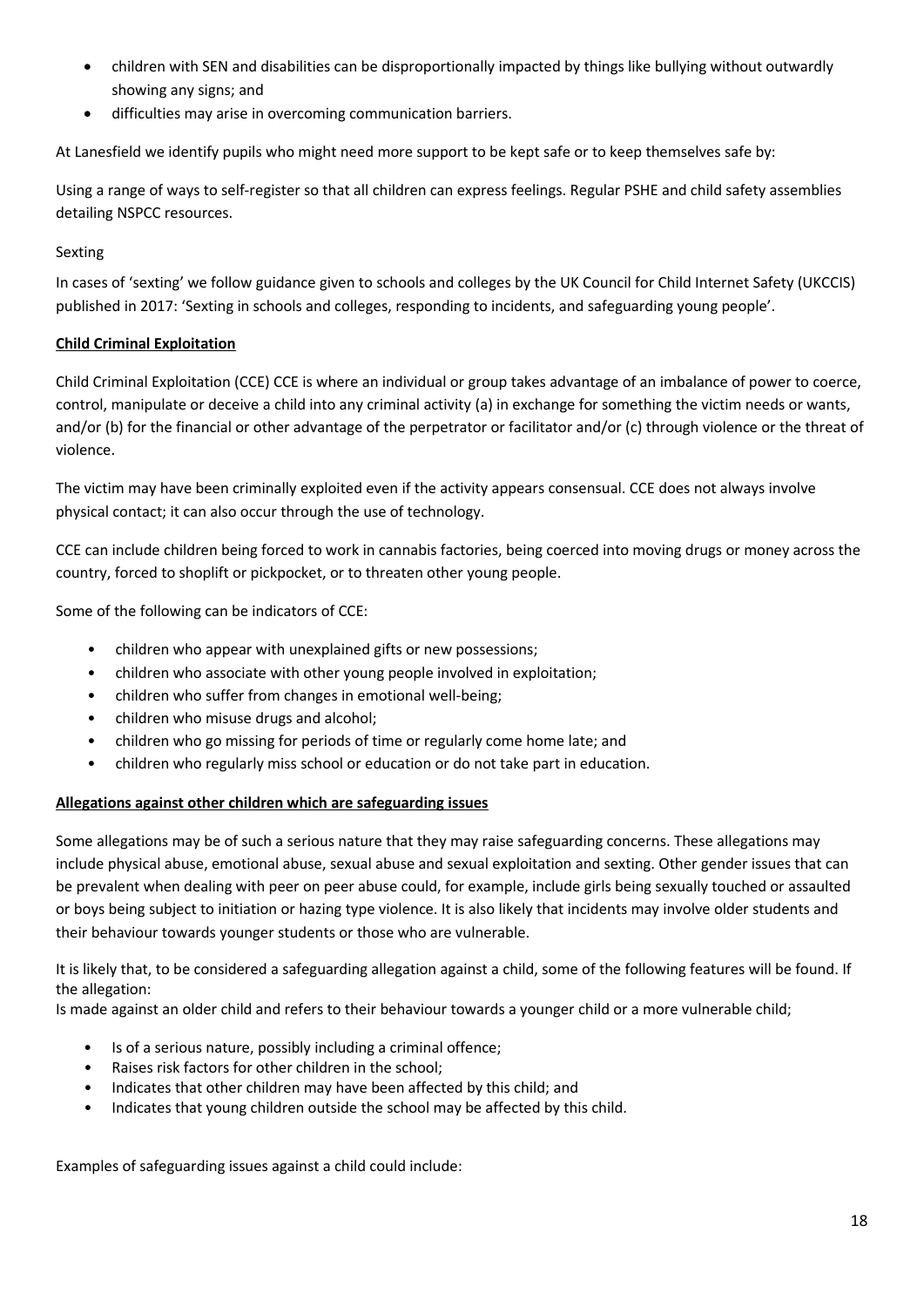## Physical Abuse

- Violence, particularly pre-planned;
- Forcing others to use drugs or alcohol; and
- Initiation and hazing violence.

#### Emotional Abuse

- Blackmail or extortion;
- Threats and intimidation; and
- Cyber-bullying.

#### Sexual Abuse including sexting and gender based violence

- Indecent exposure, indecent and inappropriate touching or serious sexual assaults;
- Forcing others to watch pornography or take part in sexting; and
- Initiation and hazing violence.

## **Sexual Exploitation**

- Encouraging other children to engage in inappropriate sexual behaviour (For example having an older boyfriend/girlfriend, associating with unknown adults or other sexually exploited children, staying out overnight); and
- Photographing or videoing other children performing indecent acts.

## **Domestic Abuse**

In April 2021, the Domestic Abuse Act 2021 received Royal Assent and introduced a statutory definition for the first time.

The Domestic Abuse Act 2021 (Part 1) defines domestic abuse as any of the following behaviours, either as a pattern of behaviour, or as a single incident, between two people over the age of 16, who are 'personally connected' to each other: (a) physical or sexual abuse;

(b) violent or threatening behaviour;

(c) controlling or coercive behaviour;

(d) economic abuse (adverse effect of the victim to acquire, use or maintain money or other property; or obtain goods or services); and

(e) psychological, emotional or other abuse.

People are 'personally connected' when they are, or have been married to each other or civil partners; or have agreed to marry or become civil partners. If the two people have been in an intimate relationship with each other, have shared parental responsibility for the same child, or they are relatives.

The definition of Domestic Abuse applies to children if they see or hear, or experience the effects of, the abuse; and they are related to the abusive person.

Types of domestic abuse include intimate partner violence, abuse by family members, teenage relationship abuse and child/adolescent to parent violence and abuse. Anyone can be a victim of domestic abuse, regardless of sexual identity, age, ethnicity, socio-economic status, sexuality or background and domestic abuse can take place inside or outside of the home.

Lanesfield Primary are part of the operation encompass program and act on referrals made into school and share relevant information with para-professionals

*The National Domestic Abuse helpline can be called free of charge and in confidence, 24 hours a day on 0808 2000 247.*

# **Definition - Domestic Abuse**

The definition of domestic abuse is: any incident or pattern of incidents of controlling, coercive, threatening behaviour, violence or abuse between those aged 16 or over who are, or have been, intimate partners or family members regardless of gender or sexuality. The abuse can encompass, but is not limited to: psychological; physical; sexual; financial; and emotional.

All children can witness and be adversely affected by domestic abuse in the context of their home life where domestic abuse occurs between family members.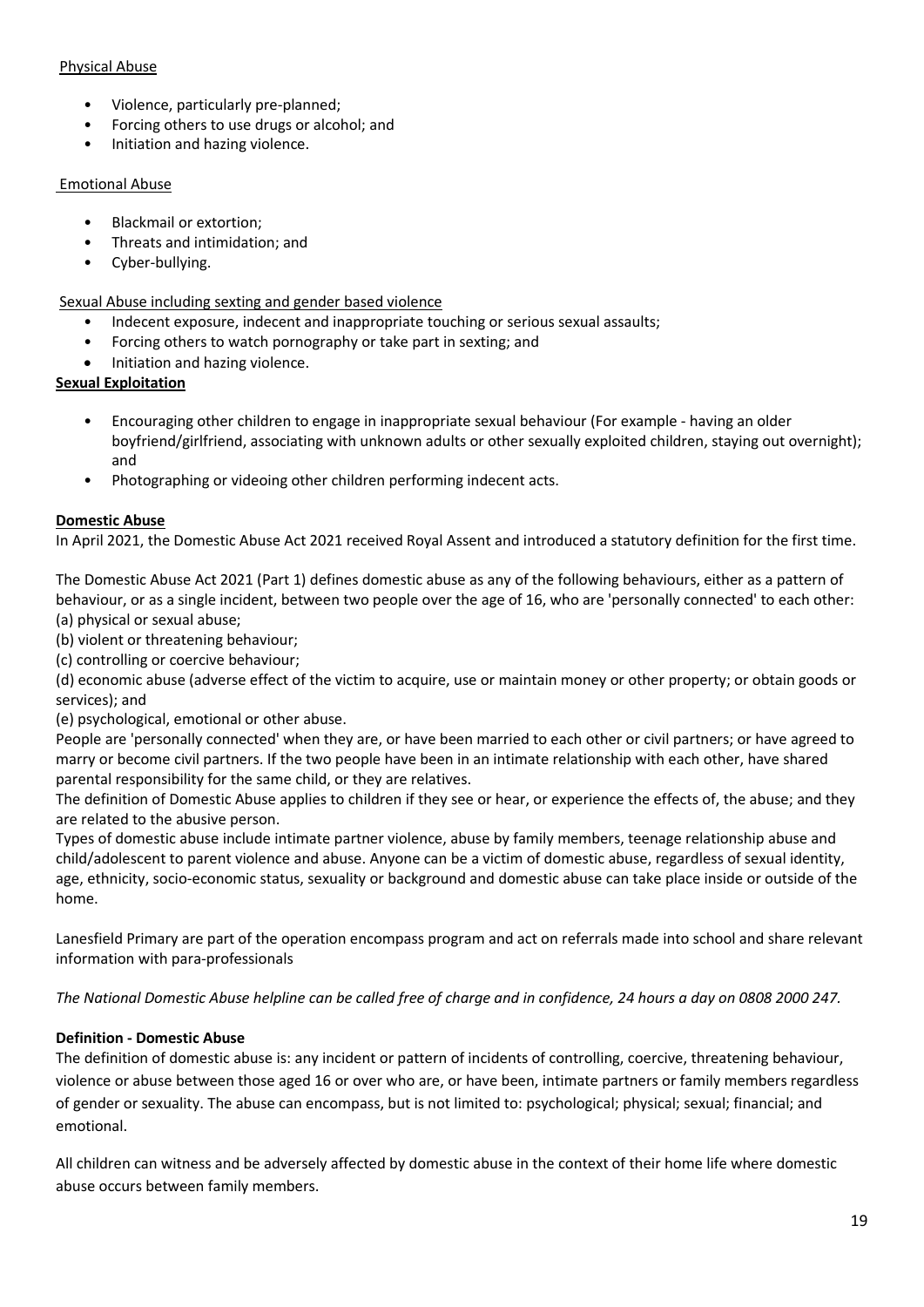Exposure to domestic abuse and/or violence can have a serious, long lasting emotional and psychological impact on children. In some cases, a child may blame themselves for the abuse or may have had to leave the family home as a result.

#### **Prevention, assessing and minimising the risks**

At Lanesfield we will minimise the risk of allegations against other children by:

- Providing a developmentally age appropriate PSHE, SRE, British Values curriculum which develops children's understanding of acceptable behaviour and keeping themselves safe;
- Having systems in place for any child to raise concerns with staff, knowing that they will be listened to, believed and valued;
- Delivering targeted work on assertiveness, protective behaviours and keeping safe to those children identified as being at risk;
- Developing robust risk assessments & providing targeted work for children identified as being a potential risk to other children; and
- Training and awareness sessions will be provided for staff.

## **Procedure to manage peer on peer allegations**

- When an allegation is made by a child against another child, members of staff should consider whether the complaint raises a safeguarding concern. If there is a safeguarding concern the designated safeguarding lead (DSL) will be informed;
- A factual record should be made of the allegation, but no attempt at this stage should be made to investigate the circumstances;
- The DSL should contact social care/multi-agency agency safeguarding hub (MASH) to discuss the allegation and seek advice;
- The DSL will follow through the outcomes of the discussion and make a referral where appropriate;
- If the allegation indicates that a potential criminal offence has taken place, this will be referred to the multiagency agency safeguarding hub MASH where the police will become involved;
- Following advice from Social Care and/or the police, parents of both the child being complained about and the alleged victim, should be informed and kept updated on the progress of the referral;
- The DSL will make a record of the concern, the discussion and any outcome and keep a copy in the files of both children's files;
- It may be appropriate to exclude the pupil being complained about for a period of time according to the school's behaviour policy and procedures;
- Where neither social services nor the police accept the complaint, a thorough school investigation should take place into the matter using the school's usual behaviour procedures;
- In situations where the school considers a safeguarding risk is present, a risk assessment should be prepared along with a preventative, supervision plan; and
- The plan should be monitored and a date set for a follow-up evaluation with everyone concerned.

#### **Support and care**

At Lanesfield we recognise and understand that peer on peer allegations will be very distressing situations for all concerned - children, family members and staff. We will seek to provide any support required and make any necessary referrals for counselling and support services.

Other types of abuse to be aware of include:

- Bullying including cyber-bullying
- Children Missing education
- Children missing from home or care
- Child sexual exploitation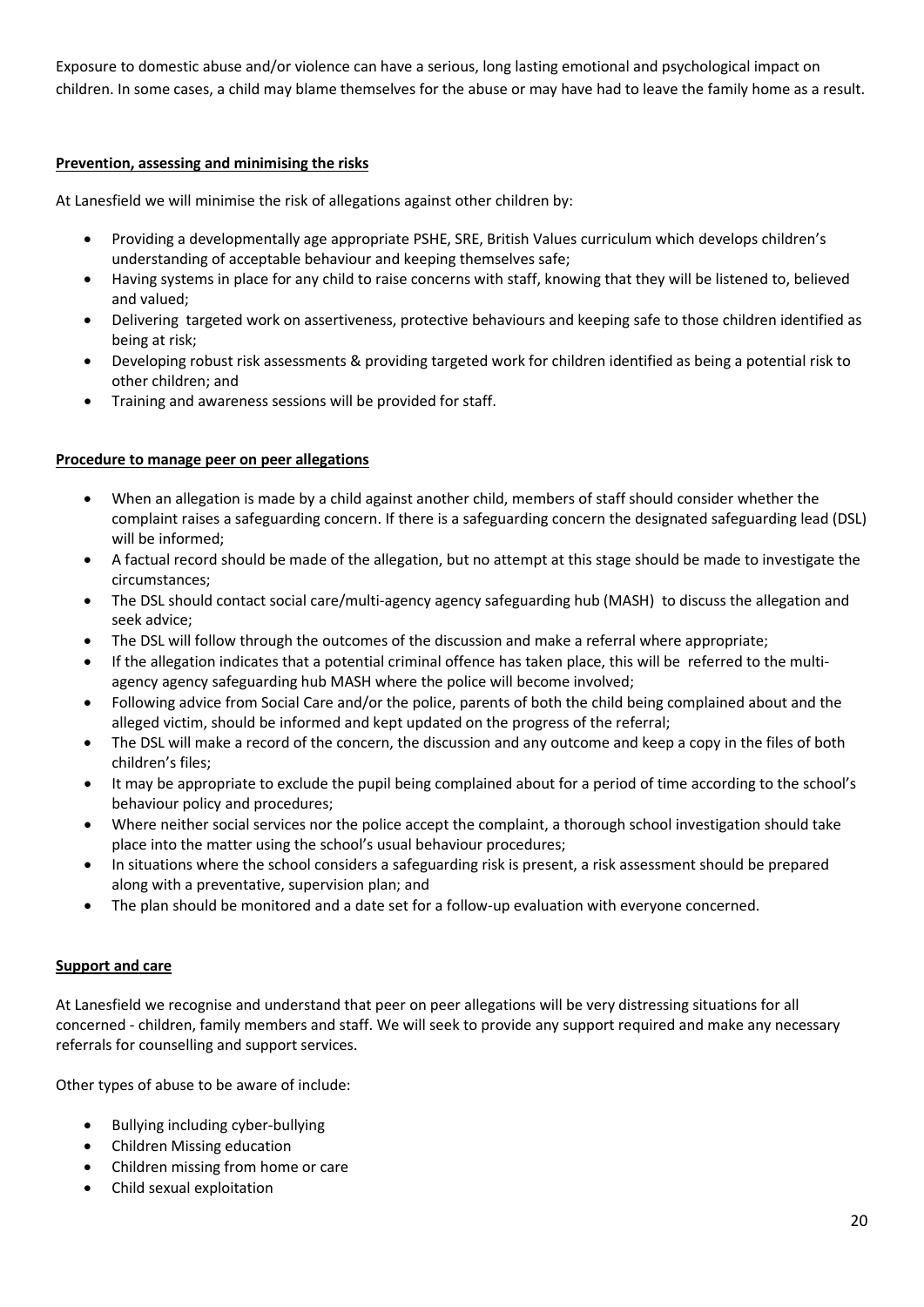- Domestic abuse
- Drugs
- Fabricated and Induced illness
- Faith abuse
- Female genital mutilation
- Forced marriage
- Gangs and youth violence
- Gender based violence/violence against women and girls
- Hate
- Mental health
- Missing children and adults
- Private fostering
- Preventing radicalisation
- Relationship abuse
- **Sexting**
- **Trafficking**

Whilst it is important for our staff to be vigilant regarding the types and signs of abuse at all times it does not necessarily mean that a child or young person has been abused because the signs have been noted or observed. However ALL concerns MUST be shared with the Designated Safeguarding Lead.

# **Private Fostering Arrangements**

A private fostering arrangement is one that is made privately (without the involvement of a local authority) for the care of a child under the age of 16 years (under 18, if disabled) by someone other than a parent or close relative, in their own home, with the intention that it should last for 28 days or more.

A close family relative is defined as a 'grandparent, brother, sister, uncle or aunt' and includes half-siblings and stepparents; it does not include great-aunts or uncles, great grandparents or cousins.

Parents and private foster carers both have a legal duty to inform the relevant local authority at least six weeks before the arrangement is due to start; not to do so is a criminal offence.

Whilst most privately fostered children are appropriately supported and looked after, they are a potentially vulnerable group who should be monitored by the local authority, particularly when the child has come from another country. In some cases privately fostered children are affected by abuse and neglect, or be involved in trafficking, child sexual exploitation or modern-day slavery.

Schools have a mandatory duty to report to the local authority where they are aware or suspect that a child is subject to a private fostering arrangement. Although schools have a duty to inform the local authority, there is no duty for anyone, including the private foster carer or social workers to inform the school. However, it should be clear to the school who has parental responsibility.

School staff should notify the designated safeguarding lead when they become aware of private fostering arrangements. The designated safeguarding lead will speak to the family of the child involved to check that they are aware of their duty to inform the LA. The school itself has a duty to inform the local authority of the private fostering arrangements.

On admission to the school, we will take steps to verify the relationship of the adults to the child who is being registered.

# **Advice - What to do if a child Discloses**

All staff at Lanesfield will also refer to 'What to do if you are worried a child is being abused' DfE March 2015

# **DO's**

• Keep an open mind;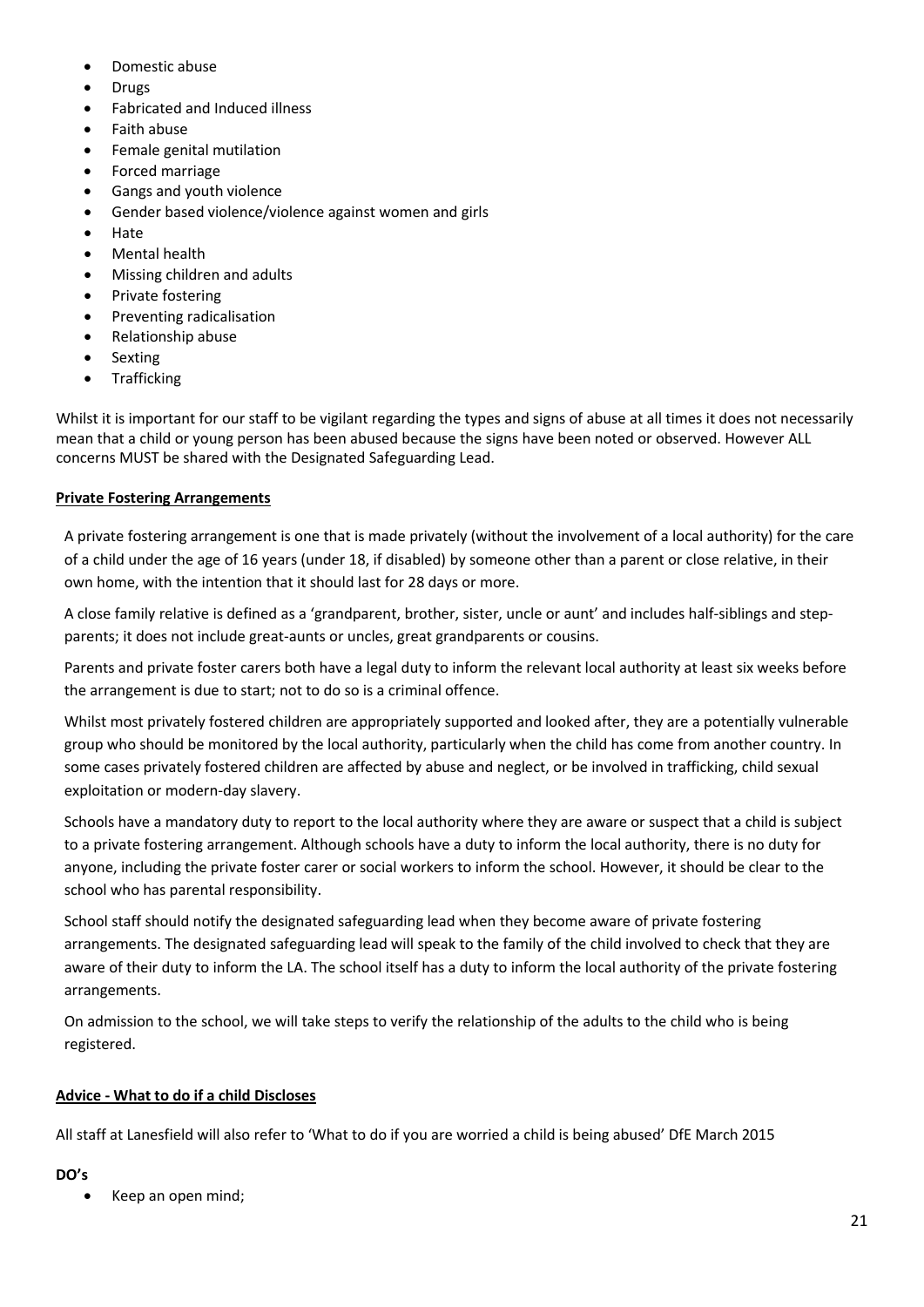- Reassure;
- Listen carefully;
- Work at the child's pace;
- Where appropriate, ask only open questions in a non-leading way clarifying the facts, don't interrogate;
- Explain your actions:
- Record accurately and quickly using child's words/action -use **My concern platform**;
- Record a my concern and pass all the information on to the DSL, or the deputy DSL immediately/soon as possible, the same day, prior to leaving;
- At all times, keep children and young people safe;
- Treat everyone with respect;
- Create an environment in which people feel comfortable in pointing out attitudes and behaviours they don't like;
- Report all inappropriate and/or abusive activities, including ridicule or bullying;
- Familiarize yourself with the school's code of conduct, and other related policies;
- Demonstrate positive behaviours you wish others to follow;
- Treat all health and safety concerns as emergencies and report them immediately;
- Follow the schools procedures for reporting safeguarding and welfare concerns;
- Follow the schools procedures for reporting all allegations against staff, carers and volunteers; and
- Look after yourself ask for support.

# **DON'Ts**

- Make false promises;
- Interrupt/Interrogate/Investigate;
- Assume e.g. this child tells lies/good imagination;
- Make suggestions about what is being said;
- Speculate or accuse anyone;
- Show anger, shock etc;
- Tell the child to go and speak to someone else;
- Discuss with parent/carers without speaking to the DSL, or their deputy;
- orget to record accurately and/or pass on to DSL, or the deputy
- Discuss with any other staff before speaking to DSL, or deputy;
- Leave any related written information laying around;
- Jump to conclusions about people's behaviour without knowing the facts;
- Investigate an allegation of child protection concern yourself;
- Make suggestive (what could be seen as suggestive) remarks or gestures, tell jokes of a sexual nature or engage in inappropriate verbal banter with or in front of children and/or young people;
- Create 'intense' personal relationships with a child/young person/s;
- Give any personal details about yourself or others, to a child/young person, unless this has been agreed with a senior member of staff for a specific reason;
- Allow children/young people to have access to your personal activities, including social networking sites;
- Have inappropriate physical contact with children/young people, this includes whilst playing games;
- Engage in any sexual activity (even consensual) with a child/young person under the age of 18 years who is attending any educational establishment;
- Intimidate, threaten, coerce or undermine others; and
- Believe that safeguarding matters are someone else's business and responsibility it is… and it's also yours.

# **Recording and reporting concerns and disclosures**

At Lanesfield we have clear procedure for reporting any concerns. My Concern is our main recording process. All child protection concerns are reported on my concern our digital reporting platform. Prior to or following this action verbally report that a concern has been logged. DSL accesses daily and carries out any necessary action. At times advice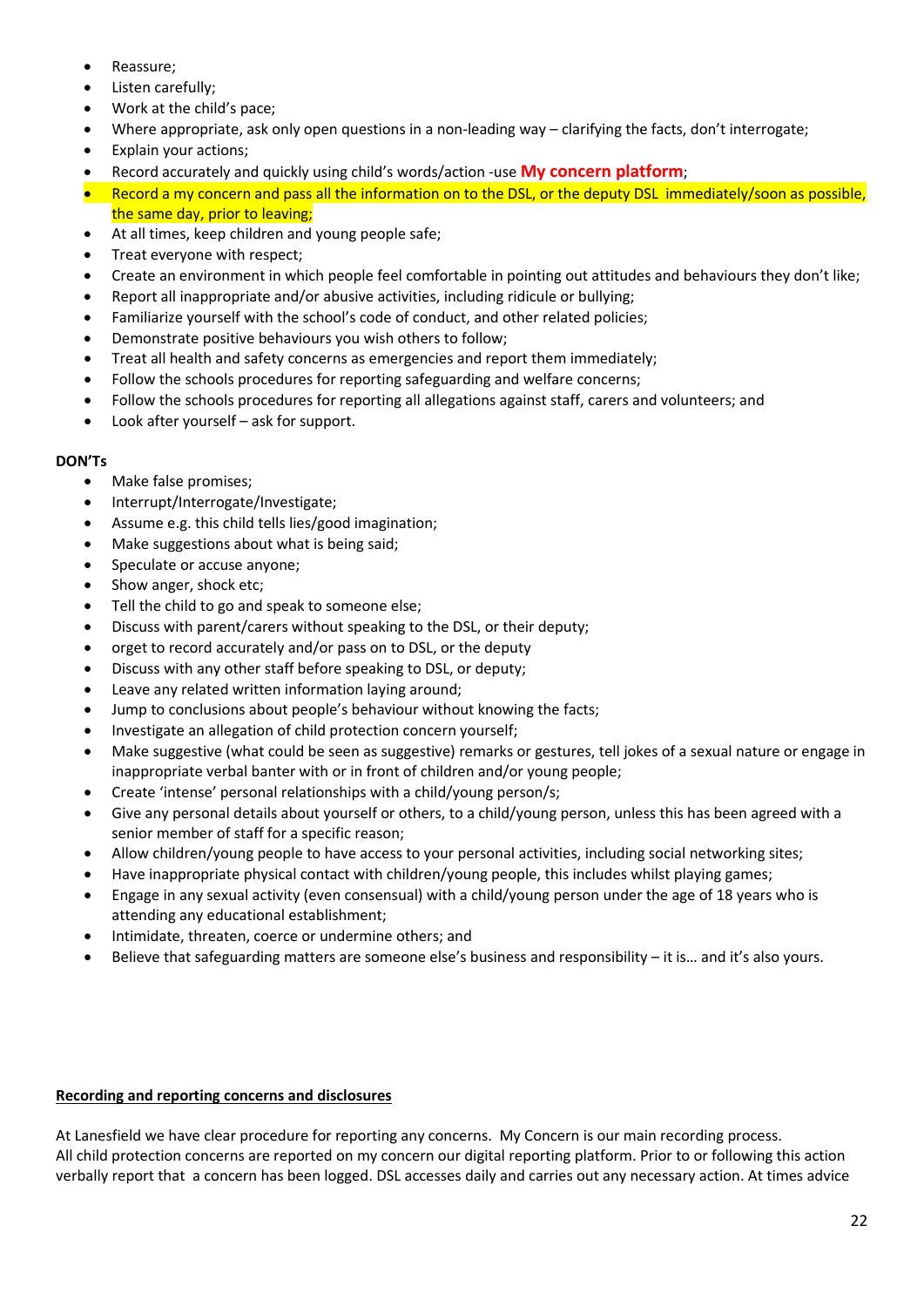may be sort from the Wolverhampton Hub. This could result in a Marf referral or result in a request from social services to keep a child in school until permission is gained Wolverhampton safeguarding team to go home. ral had been made.

# **Making a referral to children's social care-Points to be considered Child Protection Procedures**

Upon receipt of a school concern form the DSL will make a decision and seek advice to determine whether the concern/disclosure meets a threshold for support **The DSLs will consider:**

Is this a child with unmet needs where health, development or achievement may be affected? Wolverhampton Supporting Children' Model says practitioners should form a Team around the Family (TaF) and complete an Early Help Assessment (EHA) when:

- Age appropriate progress is not being made and the causes are unclear; or
- The support of more than one agency is needed to meet the child or young person's needs.

If this is a child with additional needs the DSL or deputy will discuss the issues with the child's parents/carers. The DSL will obtain parental consent for an Early Help Assessment to be completed.

Is this a child in need? Section 17 of the Children Act 1989 says:

- The child is unlikely to achieve or maintain, or to have opportunity to achieve or maintain a reasonable standard of health or development;
- The child's health or development is likely to be impaired, or further impaired without the provision of such services; and
- The child has a disability.

Is this a Child Protection matter? Section 47 of the Children Act 1989 says:

- Children at risk or who are suffering significant harm;
- Children suffering the effects of significant harm; and
- Serious health problems.

All concerns, child with unmet needs, Child in Need and Child Protection matters, should be discussed with the Designated Safeguarding Lead and will need to be assessed and referred using the correct channels by the school as soon as possible. It is important to recognise anybody can make a referral where they believe a child to be in imminent danger or at risk of harm

Where a case reaches the 'significant harm' threshold that justifies statutory intervention into family life. A professional making a child protection referral under Section 47 must therefore provide information which clearly outlines that a child is suffering or likely to suffer significant harm.

It is not possible to rely on one absolute criterion when judging what constitutes significant harm. Consideration of the severity of ill-treatment may include the extent of the harm suffered, the context within which it occurred and its duration.

Significant harm may also arise from a combination of significant events which are both acute and long standing and which impair the child's physical, psychological and social development. In order to both understand and establish significant harm, it is necessary to consider the family context, together with the child's development within their wider social and cultural environment. It is also necessary to consider any special needs, e.g. medical condition, communication difficulties or disability that may affect the child's development and care within the family. The nature of harm, in terms of ill-treatment of failure to provide adequate care also needs consideration alongside the impact on the child's health and development and the adequacy of care provided.

#### **Making a referral**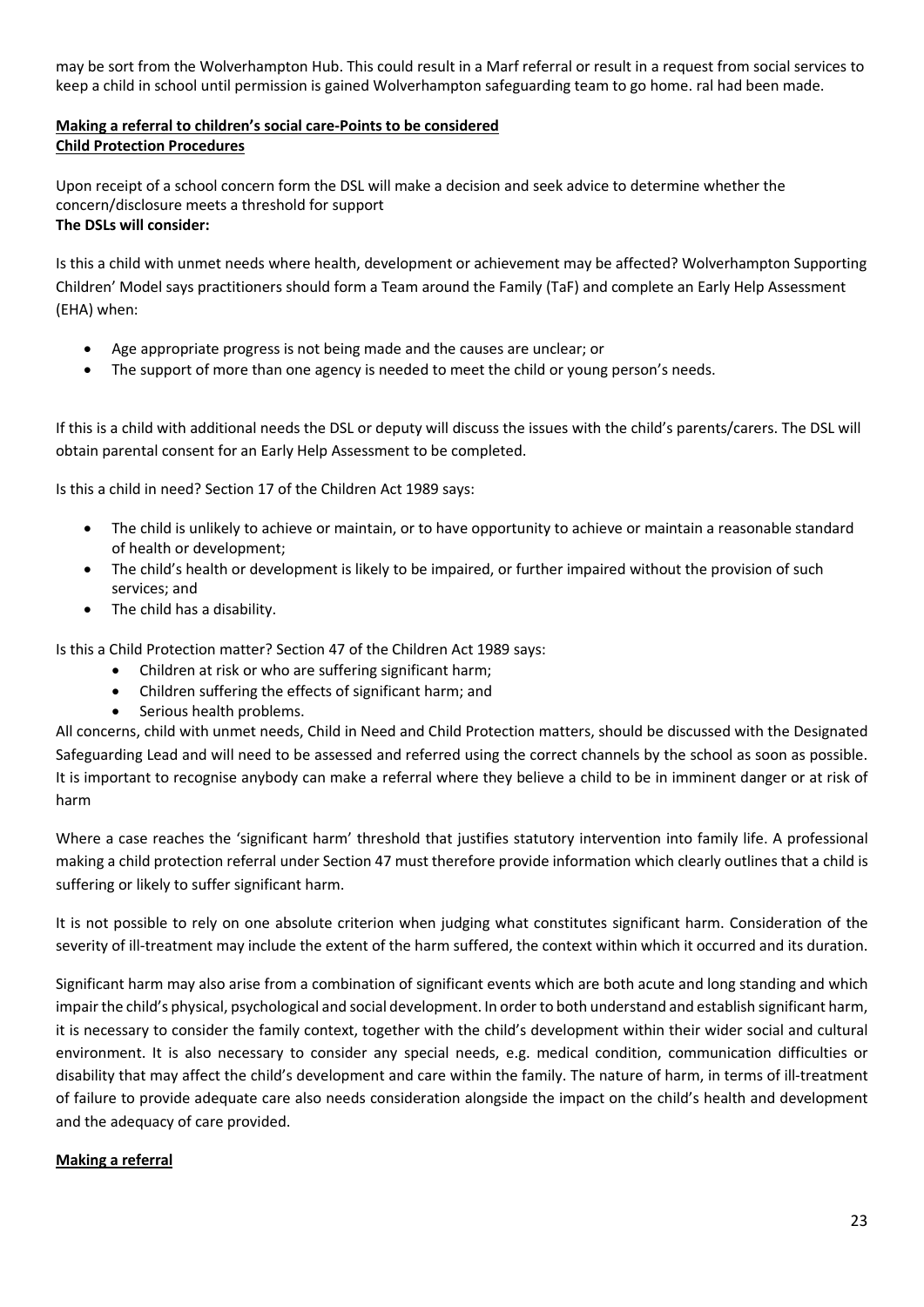If, a child is in immediate danger or is at risk of harm a referral should be made to children's social care and /or the police immediately.

Anybody can make a referral. Although, where a child is registered at school, consultation should take place with the school's DSL or Deputy, who will often be the most appropriate person to initiate any referral. A written record of the concerns should be made using the schools internal recording form. This should be used to aid in the decision making process if a referral is needed to the MASH/Central Referral Hub.

For referral to the MASH/Central Referral Hub, phone 01902 555392 and speak to a social worker. Any action will need to be followed up with a written confirmation on the MARF (Multi Agency Referral form).

Out of hours: 01902 55299

## **Children's Wishes**

Children's wishes and feelings are taken into account when determining what action to take and what services to provide to protect individual children through ensuring there are systems in place for children to express their views and give feedback. Staff members do not promise confidentiality and always act in the best interests of the child.

## **Record Keeping**

From 2021 all records at At Lanesfield will be recorded on my concern. Paper based files will not be used to support confidentiality. Historical paper based files will be uploaded to my concern.

If a child moves school, our school will transfer the files, wherever possible, this will be done in person if not the file will be transferred securely and our school will obtain a receipt from the receiving school.

## **Looked After Children And The Virtual School Head Teacher**

Our Looked after children lead is Mrs S Abley

Our LAC lead will undertake any relevant training to update their skills, understanding and knowledge enable them to keep our looked after children safe. Our Looked after children lead will promote the educational, physical, social and emotional welfare of children who are looked after.

Our LAC Lead will ensure:

- They are aware of the legal status (interim care order, full care order, voluntary arrangements of any looked after child at Lanesfield;
- They obtain information regarding, contact arrangements with birth parents or those with parental responsibility;
- They obtain information about the child's care arrangements and the levels of authority delegated to the carer by the authority looking after him or her;
- They obtain the name of the child's social worker;
- They obtain the name and contact details of the virtual head in the local authority that looks after the child; and
- They liaise with the virtual school Head Teacher to discuss how the funding for that child can be best used to support the child's need outlined in the personal education plan.

At Lanesfield we recognise, the Virtual Headteacher has responsibility to promote the education of children who have a social worker and Mrs Abley works closely with Class teacher and virtual head teacher to report progress of targets.

# **Children With Special Educational Needs And Disabilities**

At Lanesfield we are aware that children with special educational needs and disabilities may face additional safeguarding challenges. Barriers can exist when recognising abuse and neglect in this group of children. These can include:

- Assumptions that indicators of possible abuse such as behaviour, mood and injury relate to the child's disability without further exploration;
- Children with SEN and disabilities can be disproportionally impacted by things like bullying- without outwardly showing any signs; and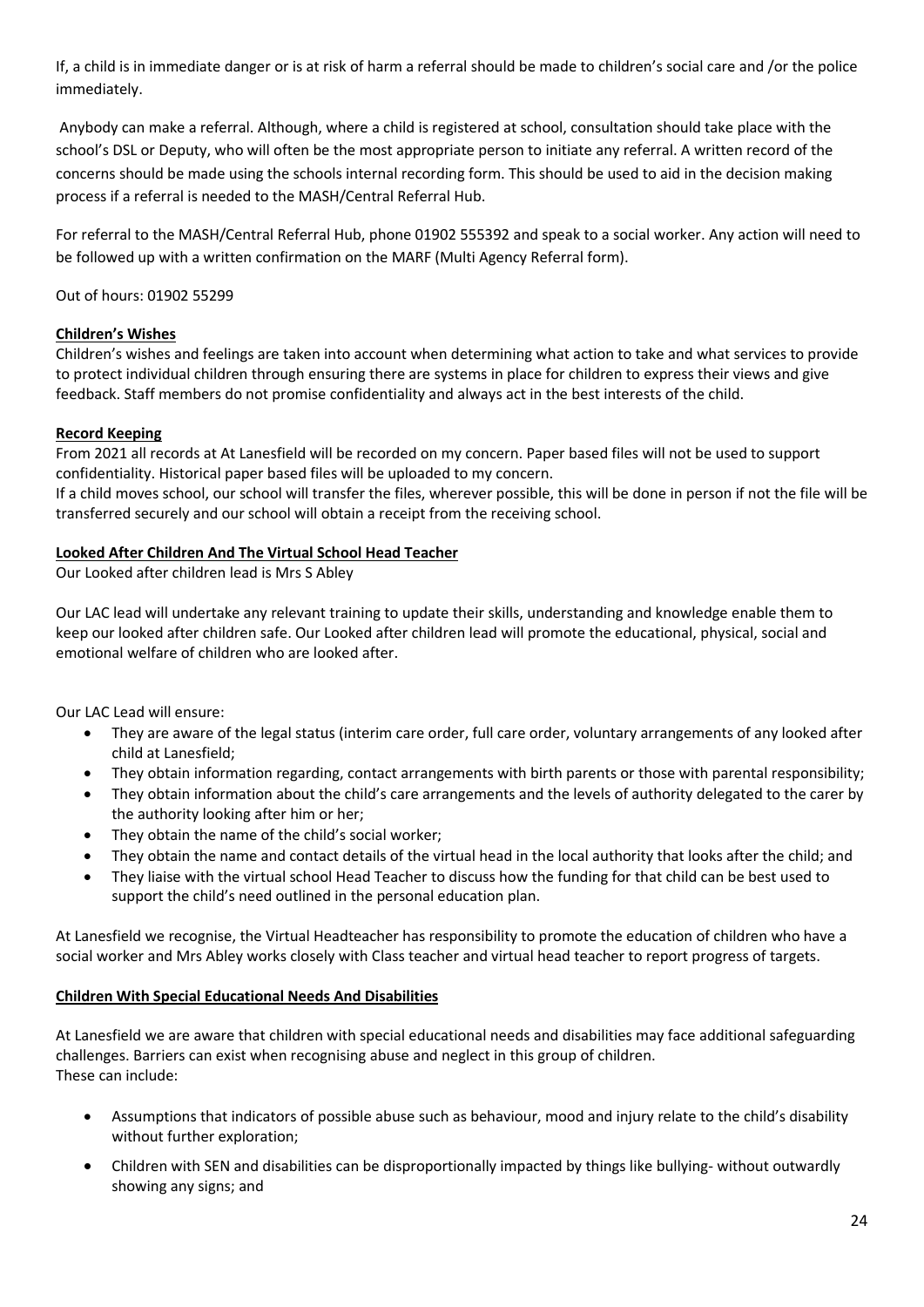- these children being more prone to peer group isolation or bullying (including prejudice-based bullying) than other children;
- Communication barriers and difficulties in overcoming these barriers.

At [Lanesfield we provide [extra pastoral support and attention for these children], along with ensuring any appropriate support for communication is in place, for example we use pecs system to support communication and have two members of staff who have multi-lingual skills to support use of home language.

# **Induction**

All staff members will undergo safeguarding and child protection training at induction. The training will be regularly updated. Induction and training provided will be in line with advice from the WSCB. Upon appointment and starting the new post, new staff, students and volunteers will be issued with an induction pack, safeguarding policy, Keeping Children Safe in Education -Part 1 , annex A and annex B, Whistleblowing policy, code of conduct and other relevant safeguarding information . They will sign to say that they have received it, read and understood it. A meeting will be arranged on appointment to clarify and check understanding and to respond to any questions.

# **Training**

# **Designated Safeguarding Lead**

Our designated safeguarding lead (and any deputies) will undergo training to provide them with the knowledge and skills required to carry out the role. This training will be updated at least every two years.

Our designated safeguarding lead will undertake Prevent awareness training. In addition to the formal training set out above, their knowledge and skills will be refreshed (this might be via e-bulletins, meeting other designated safeguarding leads, or simply taking time to read and digest safeguarding developments) at regular intervals, as required, but at least annually, to allow them to understand and keep up with any developments relevant to their role so they:

- Understand the assessment process for providing early help and intervention, for example through locally agreed common and shared assessment processes such as early help assessments;
- Have a working knowledge of how local authorities conduct a child protection case conference and a child protection review conference and be able to attend and contribute to these effectively when required to do so;
- Ensure each member of staff has access to and understands our school's child protection policy and procedures, especially new and part time staff;
- Are alert to the specific needs of children in need, those with special educational needs and young carers
- Are able to keep detailed, accurate, secure written records of concerns and referrals;
- Understand and support our school with regards to the requirements of the Prevent duty and are able to provide advice and support to staff on protecting children from the risk of radicalisation;
- Obtain access to resources and attend any relevant or refresher training courses; and
- Encourage a culture of listening to children and taking account of their wishes and feelings, among all staff, in any measures the school or college may put in place to protect them.

Furthermore, at Lanesfield we are supported through a Safeguarding consultant and carry out briefing meeting each tem working together to review and adapt policy.

# **Staff Training**

All staff members will receive regular safeguarding and child protection updates (for example, via email, e-bulletins, staff meetings), as required, but annual training is carried out annually, to provide them with relevant skills and knowledge to safeguard children effectively. Our G/P/MC recognise the expertise staff build by undertaking safeguarding training and managing safeguarding concerns on a daily basis. Opportunity will therefore be provided for staff to contribute to and shape safeguarding arrangements and Safeguarding protection policy.

# **Governor Training**

# **All governors are invited and encouraged to attend safeguarding training.**

# **Safer Recruitment Training**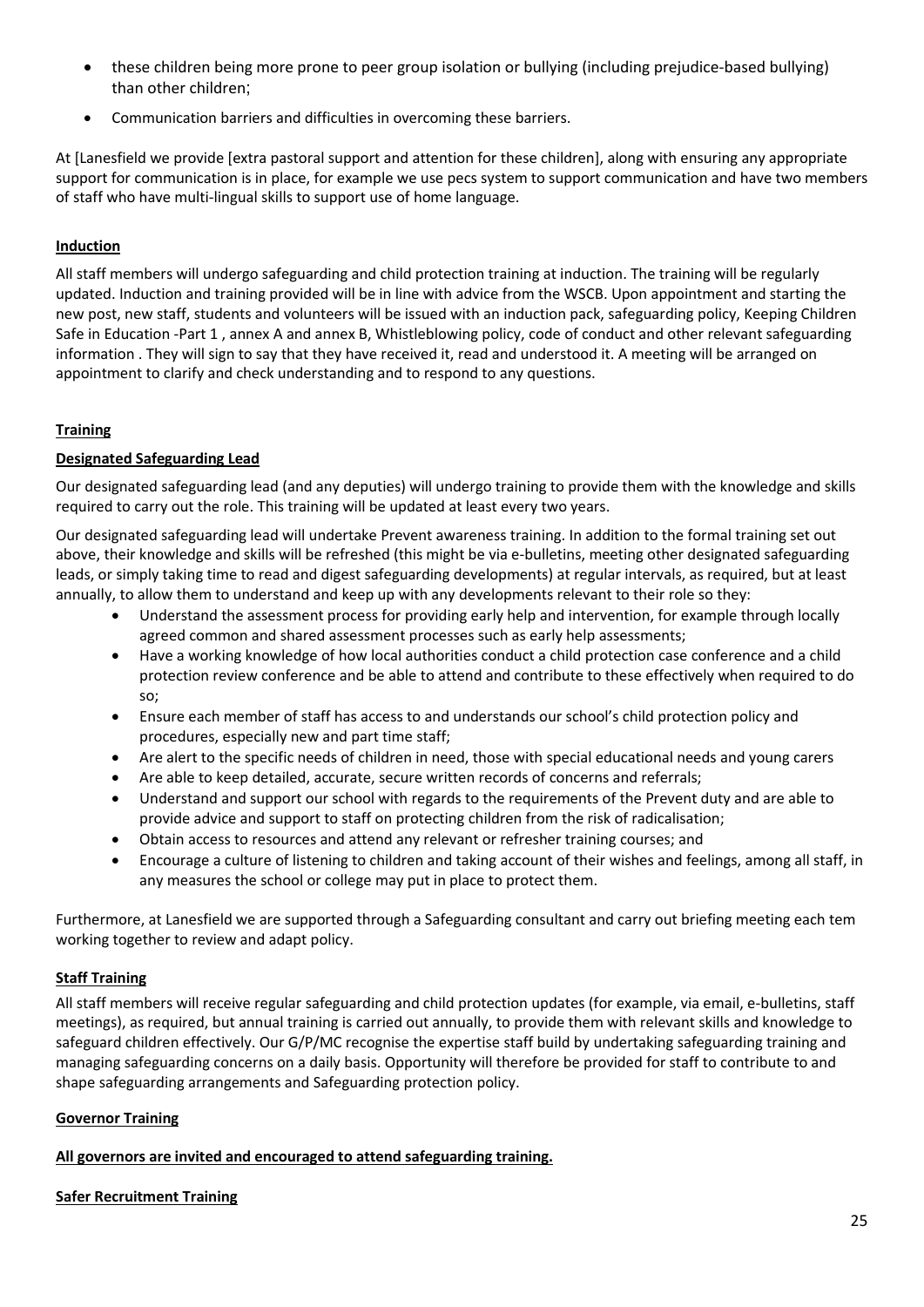Our school will ensure that at least one member of any recruitment panel has received safer recruitment training.

#### **Safer Working Practices**

Our school has a code of conduct, all staff and volunteers are issued with this at induction.

You should seek to keep your personal contact with children under review and seek to minimise the risk of any situation arising in which misunderstandings can occur. The following sensible precautions can be taken when working alone with children:

- Work in a room where there is a glass panel in the door or leave the door open;
- Make sure that other adults visit the room occasionally;
- Avoid working in isolation with children unless thought has been given to safeguards;
- Must not give out personal mobile phone numbers or private e-mail addresses;
- Must not give pupils lifts home in your cars;
- Must not arrange to meet them outside of school hours; and
- Must not chat to pupils on the social websites.

Under the Sexual offences Act 2003 it is a criminal offence for anyone working in an education setting to have a sexual relationship with a pupil even when the pupil is over the age of consent.

Any use of physical force or restraint of pupils will be carried out and documented in accordance with the relevant physical restraint policy. If it is necessary to use physical action to prevent a child from injury to themselves or others parents will be informed.

## **Safer Recruitment**

In order to create a safe environment for our children our school will adopt the safer recruitment procedures that help deter, reject or identify people who might abuse children, outlined in part 3 of Keeping Children Safe in Education 2019 .

Our school will ensure that at least one member of any recruitment panel has received safer recruitment training.

Our school adheres to statutory responsibilities to check staff who work with children, making decisions on whether to ask for any checks beyond what is required; and ensuring volunteers are appropriately supervised.

Any offer of appointment made to a successful candidate, including one who has lived or worked abroad will be conditional on satisfactory completion of the necessary pre-employment checks and satisfactory references. Upon appointment of new staff our school will:

- Verify a candidate's identity;
- Obtain (via the applicant) an enhanced DBS certificate( including barred list information, for those who will be engaging in regulated activity);
- Obtain a separate barred list check if an individual will start work in regulated activity before the DBS certificate is available;
- Verify the candidate's mental and physical fitness to carry out their work responsibilities. A job applicant can be asked relevant questions about disability and health in order to establish whether they have the physical and mental capacity for the specific role;
- Verify the person's right to work in the UK. If there is uncertainty about whether an individual needs permission to work in the UK, then prospective employers, or volunteer managers, should follow advice on the GOV.UK website;
- if the person has lived or worked outside the UK, make any further checks the school or college consider appropriate;
- Verify professional qualifications, as appropriate.

Our school understands that it is a criminal offence to allow any individual who is barred to carry out any form of regulated activity. Our school will comply with the legal duty to refer to the DBS anyone who has harmed, or poses a risk of harm, to a child or vulnerable adult; where the harm test is satisfied in respect of that individual; where the individual has received a caution or conviction for a relevant offence, or if there is reason to believe that individual has committed a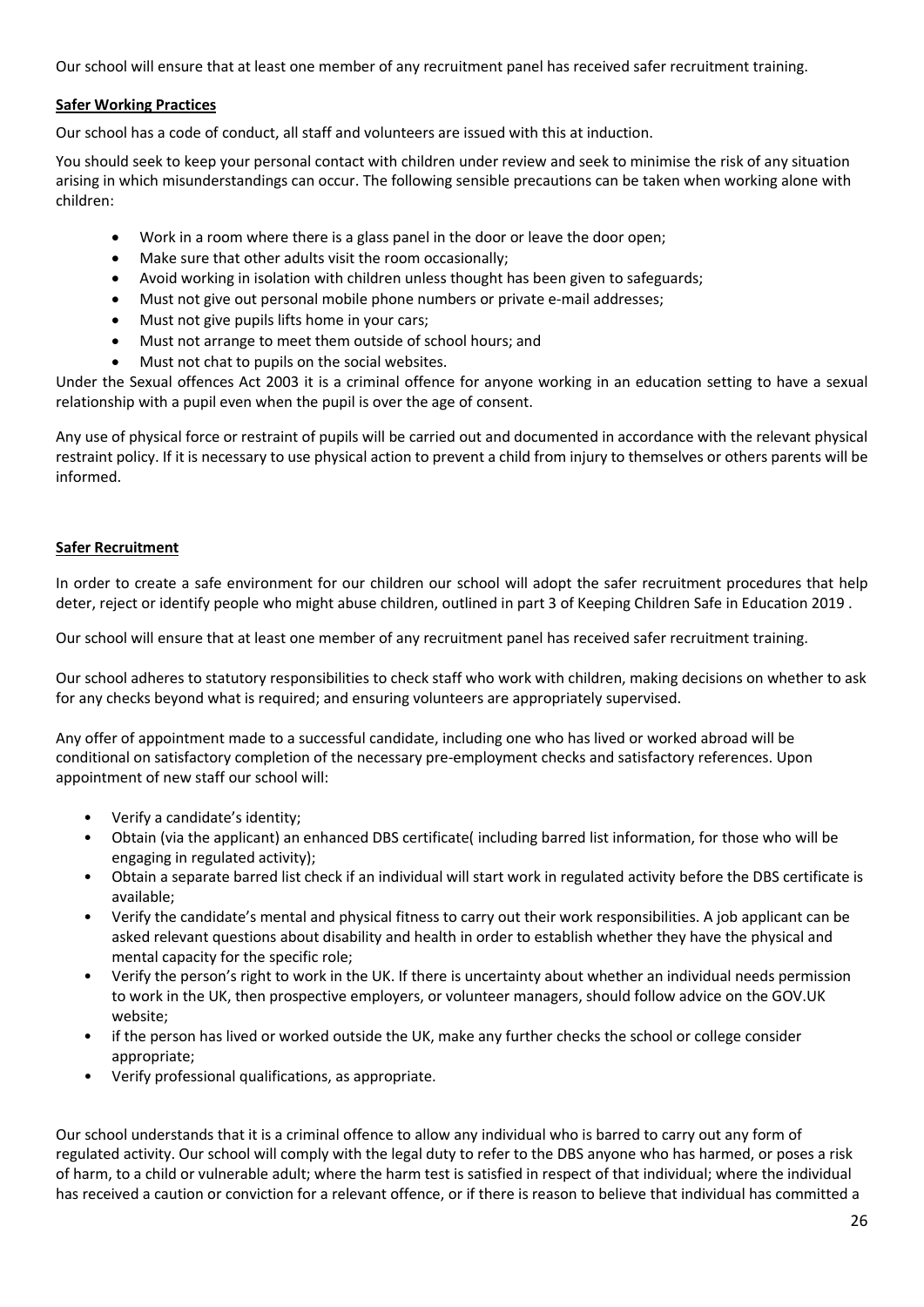listed relevant offence; and that individual has been removed from working (paid or unpaid) in regulated activity, or would have been removed had they not left.

Our school makes decisions about the suitability of any prospective employees based on checks and evidence including; criminal record checks (DBS), barred list checks and prohibition checks together with references and interview information.

Consideration is given to the regulated activity prospective employees will be engaged in. In summary, a person will be considered to be engaging in regulated activity if as a result of their work they:

- Will be responsible, on a regular basis in a school, for teaching, caring for or supervising children;
- Will carry out paid or unsupervised unpaid, work regularly in a school where that work provides an opportunity for contact with children; and
- Engage in intimate or personal care or overnight activity, even if this happens only once.

For all other staff who have opportunity for regular contact with children who are not engaging in regulated activity, the school requires an enhanced DBS certificate, which does not include a barred list check.

For anyone appointed to carry out teaching work, an additional check will be undertaken to ensure they are not prohibited from teaching.

# (Independent, Academies and Free schools only)

For anyone appointed to a management position an additional check will be undertaken, called Section 128 direction, to ensure they are not prohibited or restricted from taking part in the management of the school.

A European Economic Area (EEA) check will also be completed if required to check for information about any teacher sanction or restriction that an EEA professional regulating authority has imposed.

Our school keeps a Single Central Record that complies with all the requirements. It is monitored by the Headteacher and/or Chair of Governors at regular intervals.

#### **The Single Central Record covers the following people:**

- all staff (including supply staff, and teacher trainees on salaried routes) who work at the school: in colleges, this means those providing education to children;
- Volunteers;
- Governors; and
- Agency and third-party staff

The following information will be recorded on the Single Central Record:

- An identity check;
- A barred list check;
- An enhanced DBS check/certificate;
- A prohibition from teaching check;
- A section 128 check
- Further checks on people who have lived or worked outside the UK; this would include recording checks for those EEA teacher sanctions and restrictions;
- A check of professional qualifications; and
- A check to establish the person's right to work in the United Kingdom.

Our school will obtain written confirmation that the employment business supplying staff has carried out the relevant checks and obtained the appropriate certificates.

All applicants MUST show their current original DBS certificate to the school as soon as they take up post.

#### **Management of Allegations**

Our school has adopted the LA 'Grey Book' Managing Allegations Policy.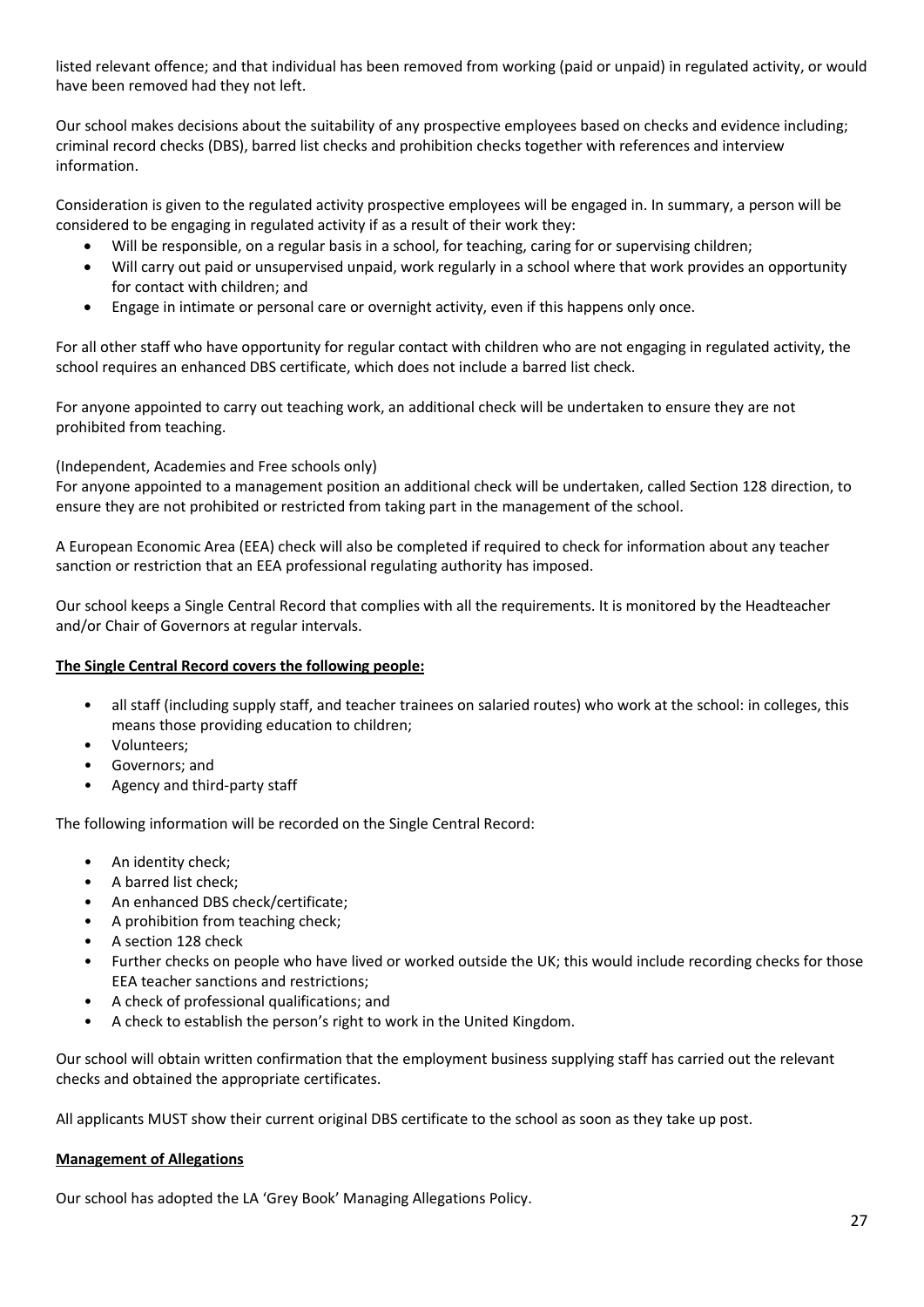Our policy complies with the guidance set out in Part four of Keeping Children Safe in Education 2019 .

All allegations of abuse of children carried out by any staff member or volunteer will be taken seriously. If an allegation is made regarding a member of staff or volunteer, the following will be considered: Has the member of staff/volunteer:

- Behaved in a way that has harmed a child, or may have harmed a child?
- Possibly committed a criminal offence against or related to a child?
- Behaved towards a child or children in a way that indicates he or she would pose a risk of harm to children?

At Lanesfield school] we recognise the possibility that adults: teacher, supply teacher, other staff, volunteers, governors or contractors, working in the school may harm children.

Any concerns about the conduct of other adults in the school should be taken to the headteacher without delay; any concerns about the headteacher should go to the Chair of Governors who can be contacted by [state method of contact]. Concerns may come from various sources, for example, a suspicion; complaint; or disclosure made by a child, parent or other adult within or outside of the organisation; or as a result of vetting checks undertaken.

The headteacher has to decide whether the concern is an allegation or low-level concern. The term 'low-level' concern does not mean that it is insignificant, it means that the behaviour towards a child does not meet the threshold for referral to the Local Authority Designated Officer (LADO) (see below).

# **Allegations**

It is an allegation if the person\* has:

- behaved in a way that has harmed a child, or may have harmed a child and/or;
- possibly committed a criminal offence against or related to a child and/or;
- behaved towards a child or children in a way that indicates he or she may pose a risk of harm to children; and/or
- behaved or may have behaved in a way that indicates they may not be suitable to work with children (also includes behaviour outside the school).

(\*Person could be anyone working in the school or a college that provides education for children under 18 years of age, including supply teachers, volunteers and contractors.)

Allegations should be reported to the LADO 'without delay'.

Before contacting the LADO, schools and colleges should conduct basic enquiries in line with local procedures to establish the facts to help them determine whether there is any foundation to the allegation, being careful not to jeopardise any future police investigation.

The LADO's role is not to investigate the allegation, but to ensure that an appropriate investigation is carried out, whether that is by the police, children's social care, the school or college, or a combination of these.

# **Low-level Concerns**

Concerns may be graded Low-level if the concern does not meet the criteria for an allegation; and the person\* has acted in a way that is inconsistent with the staff code of conduct, including inappropriate conduct outside of work. Example behaviours include, but are not limited to:

- being over friendly with children;
- having favourites;
- taking photographs of children on their mobile phone;
- engaging with a child on a one-to-one basis in a secluded area or behind a closed door; or,
- using inappropriate sexualised, intimidating or offensive language.

[Schools should ensure that their Code of Conduct is clear about what low-level concerns are and why it is important that such concerns are shared.]

If the concern has been raised via a third party, the headteacher should collect as much evidence as possible by speaking:

- directly to the person who raised the concern, unless it has been raised anonymously;
- to the individual involved and any witnesses.

Reports about supply staff and contractors should be notified to their employers, so any potential patterns of inappropriate behaviour can be identified.

Staff should be encouraged and feel confident to self-refer, where, for example, they have found themselves in a situation which could be misinterpreted, might appear compromising to others, and/or on reflection they believe they have behaved in such a way that they consider falls below the expected professional standards.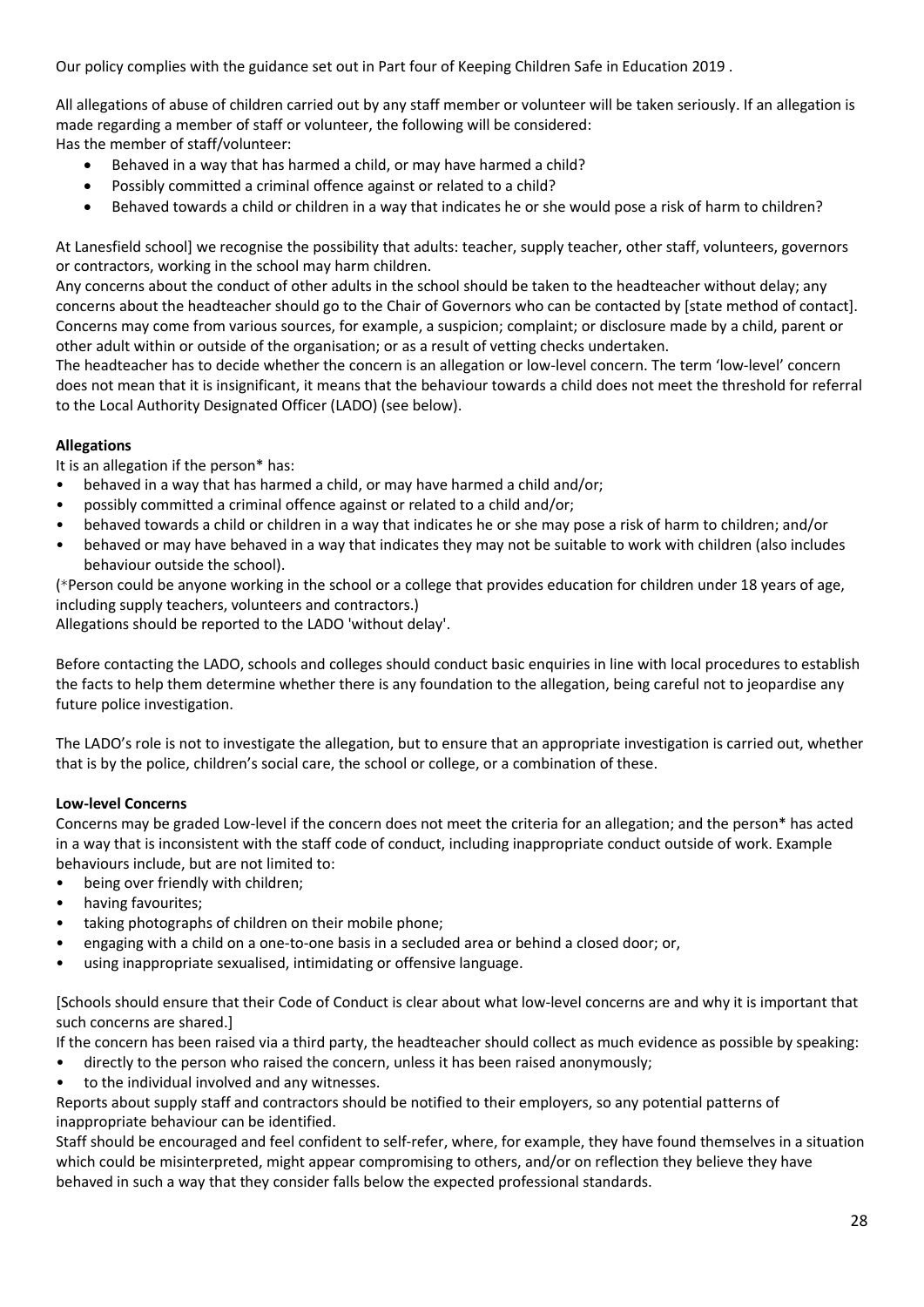Low-level concerns should be recorded in writing, including:

- name\* of individual sharing their concerns
- details of the concern
- context in which the concern arose
- action taken

(\* if the individual wishes to remain anonymous then that should be respected as far as reasonably possible) Records must be kept confidential, held securely and comply with the Data Protection Act 2018. Schools and colleges should decide how long they retain such information, but it is recommended that it is kept at least until the individual leaves their employment.

Records should be reviewed so that potential patterns of concerning, problematic or inappropriate behaviour can be identified.

If a concerning pattern of behaviour is identified and now meets the criteria for an allegation, then the matter should be referred to the LADO.

The records' review might identify that there are wider cultural issues within the school or college that enabled the behaviour to occur. This might mean that policies or processes could be revised or extra training delivered to minimise the risk of it happening again.

If an allegation is made against a member of staff or volunteer the head teacher must be informed immediately or as soon as possible within 1 working day and he or she must contact the Designated Officer (Paul Cooper) immediately to discuss the allegation to consider the nature, content and context of the allegation and agree a course of action.

If an allegation is made against the head teacher or principal, the chair of governors, chair of the management committee or proprietor of an independent school must contact the Designated Officer (Paul Cooper) immediately or as soon as possible within 1 working day to discuss the allegation to consider the nature, content and context of the allegation and agree a course of action.

Our procedures and approach to dealing with allegations will be applied with sensitivity and common sense. Our school will exercise its duty of care to employees, we will act appropriately to manage and minimise the stress inherent in the allegation process. Our school will make every effort to maintain confidentiality and guard against unwanted publicity while an allegation is being investigated or considered.

At Lanesfield we understand that there is a legal requirement for employers to make a referral to the DBS where we think that an individual has engaged in conduct that harmed (or is likely to harm) a child; or if a person otherwise poses a risk of harm to a child. If the accused person resigns, or ceases to provide their services, this will not prevent an allegation being followed up and a referral to the DBS *must* be made, if the criteria are met (outlined in KCSIE 2016, paragraph 120)

The Designated Officer in Wolverhampton is Kenny Edgar contact 01902 550661.

#### **Whistleblowing**

All staff, volunteers and parents at Lanesfield should feel able to raise concerns about poor or unsafe practice and potential failures in our safeguarding regime and such concerns will be taken seriously by our Head Teacher, governing body and senior leadership team. Our school has adopted the local authority Whistleblowing policy and appropriate whistleblowing procedures, which are suitably reflected in staff training and staff behaviour policies, are in place for such concerns to be raised with our Head Teacher, governing body or senior leadership team.

Where a staff member feels unable to raise an issue with our Head Teacher, governing body or senior leadership team or feels that their genuine concerns are not being addressed, other whistleblowing channels are open to them, for example: The NSPCC whistleblowing helpline is available for staff who do not feel able to raise concerns regarding child protection failures internally. Staff can call: 0800 028 0285 – line is available from 8:00 AM to 8:00 PM, Monday to Friday and Email: [help@nspcc.org.uk](mailto:help@nspcc.org.uk)

A whistleblowing disclosure must be about something that affects the general public such as:

- a criminal offence has been committed, is being committed or is likely to be committed
- an legal obligation has been breached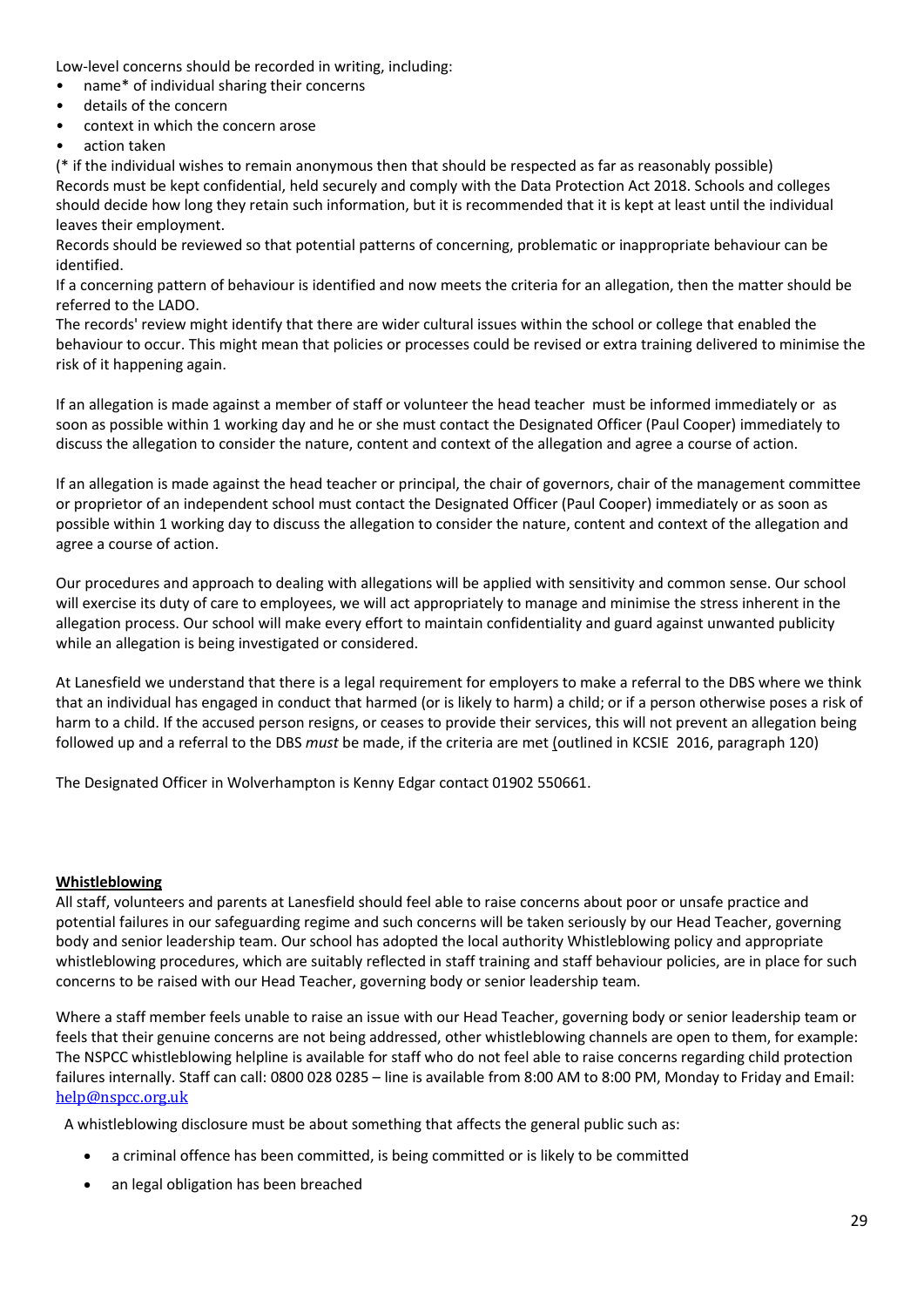- there has been a miscarriage of justice
- the health or safety of any individual has been endangered
- the environment has been damaged
- information about any of the above has been concealed.

The NSPCC runs a whistleblowing helpline on behalf of the government, the number is 0808 800 5000.

## **Curriculum Voyeurism (offences) Act 2019**

Child safety issues and child protection will be addressed through the curriculum where appropriate, especially through PSHE, Computing and E-Safety, Citizenship, Sex and Relations Education (SRE) and British values.

We use a variety of resources and approaches to teach the children how to keep themselves safe, build their resilience and manage risks.

The curriculum, and in particular the personal, social and health education development strand of the curriculum, includes an emphasis on relationships (relationships and sex education), building confidence and resilience in pupils and in developing preventative strategies to ensure their own protection and that of others. Opportunities are provided for pupils to develop the skills and strategies they need to stay safe from abuse, including age appropriate discussions about healthy relationships, their bodies and being able to say no to requests that they do not want to carry out. Clear advice and guidance is built into the curriculum to ensure that pupils understand that there is a range of contacts they can turn to for advice and support and that they know where and how to report abuse.

Our school teaches the children how to keep themselves safe through;

- Safeside visit
- Cycling Proficiency
- Swimming lessons
- Educational Visits
- PCSO Talks on Bullying, Cyber-bullying, Stranger Danger, Firework and Park Safety
- PSHE/ Assemblies
- SRE/ School Nurses
- British Values/ Virtues and Values Lanesfield
- NSPCC workshops
- Half termly E-safety assemblies

Through the school's curriculum the children have the opportunity to go on school trips and residential visits to enhance their learning. All off site visits are recorded. Permission slips and medical forms are collected and kept with the office and the lead member of staff. Risk assessments are completed and filed within the 'Visits Folders' and monitored by EVO carol Lockwood and Debbie Martin.

(See Educational Visits Policy for further information)

#### **E-Safety curriculum and computing, use of mobile technology (See separate policies for further information)**

The E-Safety lead is Mrs S Davidson

The growth of different electronic media in everyday life and an ever developing variety of devices including PC's, laptops, mobile phones, webcams etc. place an additional risk on our children. Internet chat rooms, discussion forums or social networks can all be used as a means of contacting children and young people with a view of grooming them for inappropriate or abusive relationships. The anonymity of the internet allows adults, often pretending to be children, to have conversations with children and in some cases arrange to meet them.

Access to abusive images is not a 'victimless' act as it is already involved the abuse of children. The internet has become a significant tool in the distribution of indecent photographs of children and should be a concern to all those working with pupils at this school.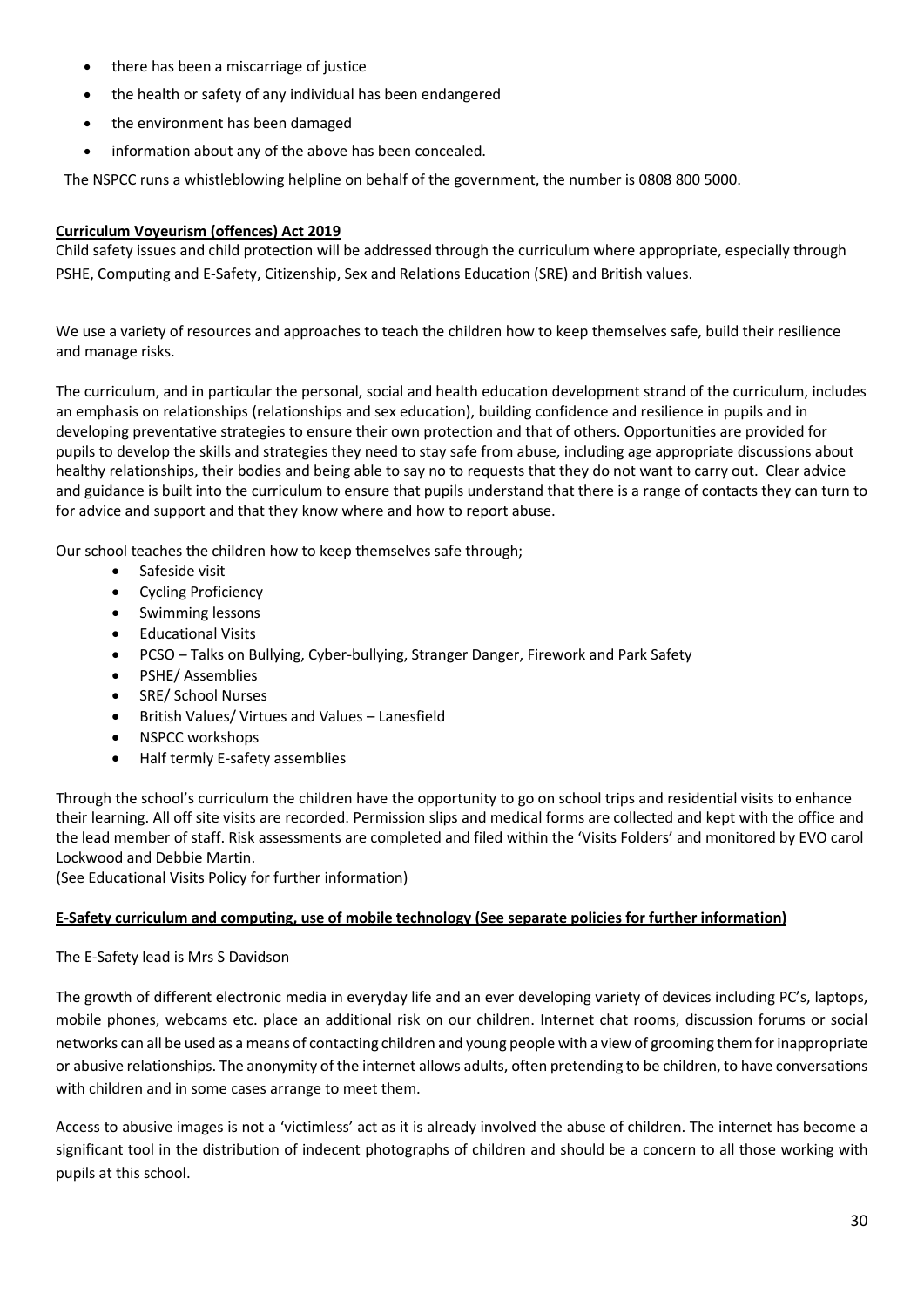Pupils can engage in or be a target of Cyber-bullying using a range of methods including text, sexting and instant messaging to reach their target. Mobile phones are also used to capture violent assaults or other children for circulation (happy slapping).

# At Lanesfield we manage this risk by:

"Ensuring when children use the school's network to access the internet, they are protected from inappropriate content by our filtering and monitoring systems. However, many pupils are able to access the internet using their own data plan. To minimise inappropriate use, as a school we have clear filters in place supported by local authority. Additionally, teachers create clear links to relevant sites for each learning opportunity directing and guiding students during remote learning.

As well as following best practice to protect pupils by making pupils aware of the dangers through curriculum teaching particularly computing and IT lessons, PSHE and SRE.

## At Lanesfield

- Software (filters, firewalls and monitoring) are in place to minimise access and to highlight any person or child accessing inappropriate sites or information;
- Pupils will be encouraged to discuss openly their use of technology and anything which makes them feel uncomfortable. (this results in child protection concerns the schools DSL will be informed immediately);
- Pupils are taught not give out personal details, phone numbers, schools, home address, computer passwords etc; and
- Pupils should adhere to the school policy on mobile phones.

The police will be involved and advice will be sought from CEOP if required if there is any criminal element to misuse of the internet, phones or any other form of electronic media.

#### Use of mobile phones, cameras and other devices (See separate policies for further information)

Unauthorized or secret use of a mobile phone or other electronic device, to record voice, pictures or video is forbidden. Unauthorized publishing of such materials on a website which causes distress to the person(s) concerned will be considered a breach of school discipline, whether intentional or unintentional. The person responsible for the material will be expected to remove this immediately upon request and appropriate procedures will be followed. Where any crime may have been committed the police will be informed.

We recognize that many aspects of the curriculum can be enhanced by the use of multi-media and that there are now a wide and growing range of devices on which this can be accomplished. Digital images, video and sound recording are only taken with the permission of participants; images and video are of appropriate activities and are only taken of children wearing appropriate dress. Full names of participants are not used either within the resource itself, within the file-name or in accompanying text online.

All Parents & Visitors are asked not to use mobile phones when visiting our school and to take any calls or texts outside of the building. All staff must be vigilant and remind any parents / Visitors who forget.

We ask all parents/carers to sign an agreement about taking and publishing photographs and video of their children and this list is checked whenever an activity is being photographed or filmed.

For their own protection staff or other visitors to school never use a personal device (mobile phone, digital camera or digital video recorder) to take photographs of pupils.

School mobile phones or similar devices with communications facilities used for curriculum activities are set up appropriately for the activity. Pupils are taught to use them responsibly.

#### **Monitoring policy and practice**